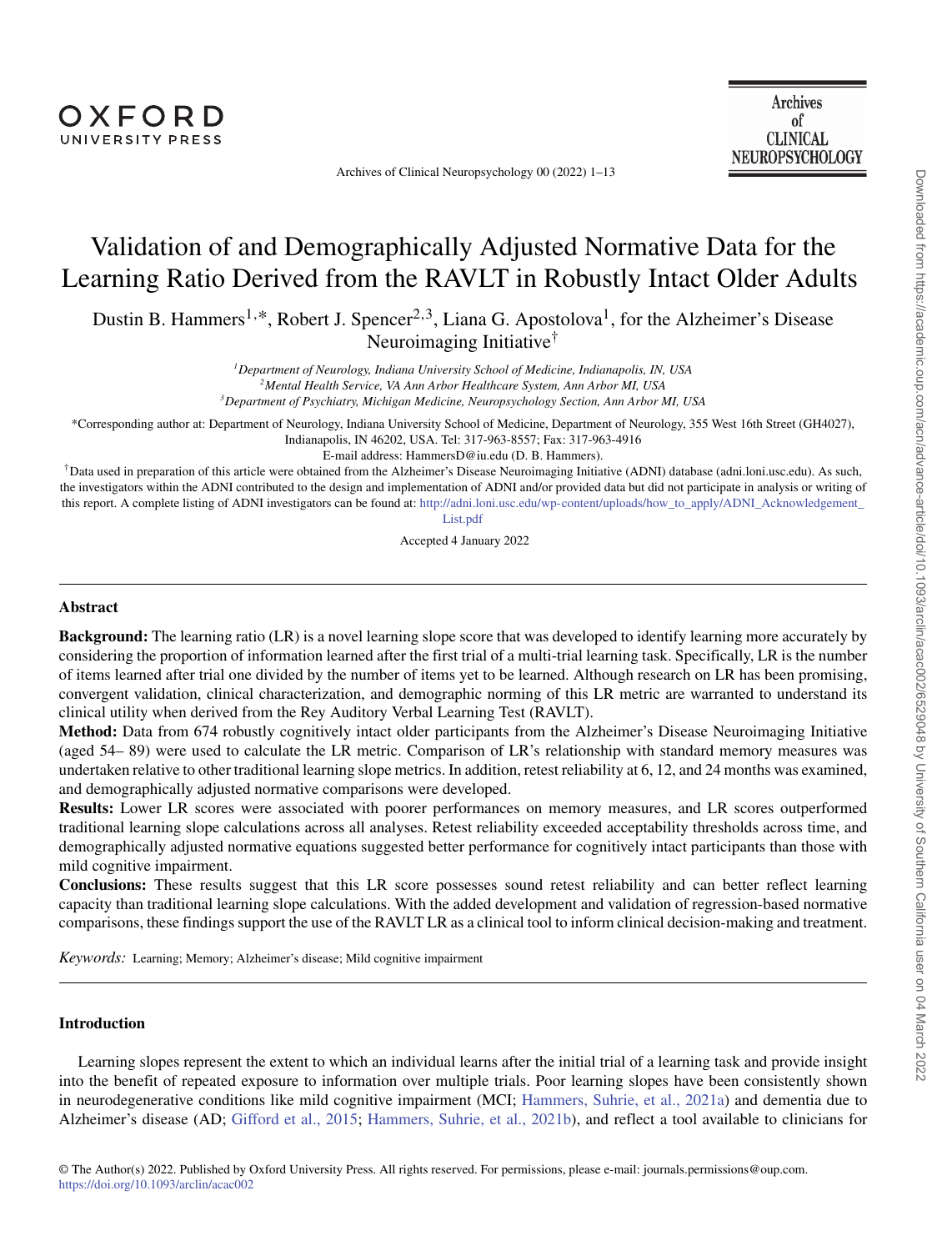the diagnosis and treatment of patients. Learning slope data can be found throughout the neuropsychology literature, with the most common calculation being the difference between the first learning trial and the final/best learning trial ([Bender et al.,](#page-10-0) 2020; [Benedict, 1997](#page-10-1); [Bonner-Jackson, Mahmoud, Miller, & Banks, 2015](#page-10-2); [Brandt & Benedict, 1997](#page-10-3); [Wehling, Lundervold,](#page-12-0) Standnes, Gjerstad, & Reinvang, 2007). This value has been described as the "Raw Learning Slope" (RLS). An additional slope metric—"Learning Over Trials" (LOT)— has frequently been associated with the Rey Auditory Verbal Learning Test (RAVLT; [Schmidt, 1996\)](#page-11-3) and represents incremental learning after factoring out trial one performance of the task ([Morrison et al., 2018;](#page-11-4) [Thomas et al., 2020](#page-12-1)).

However, research has shown that using traditional learning slope scores tend to produce counterintuitive findings. For example, learning slope data from the manuals of some of the most commonly used memory measures suggest that older adults display better learning capacity than younger individuals ([Benedict, 1997](#page-10-1); [Brandt & Benedict, 1997](#page-10-3)), which is opposite to the known effects of age on learning and memory ([Salthouse, 2009,](#page-11-5) [2010](#page-11-6)). Partly in response to these idiosyncrasies, there has been increased focus recently on creating a novel learning slope metric that more accurately quantifies learning capacity over trials. In particular, Spencer and colleagues ([Spencer, Gradwohl, Williams, Kordovski, & Hammers, 2020](#page-12-2)) found that by dividing the RLS by the number of items yet to be learned after Trial 1, the resultant learning slope—termed the "Learning Ratio" (LR) follows a more expected declining trajectory in older adults. Please see the *Methods* for a more detailed equation of LR. This expected finding is because, unlike other learning slope metrics, LR controls for the competition between Trial 1 and subsequent trial performance by representing the proportion of still-to-be-learned information obtained over successive trials. Consequently, this metric incorporates the opportunity for future learning in its calculation of learning slope, which varies depending upon an individual's success at Trial 1 (e.g., individuals obtaining higher scores at Trial 1 have fewer items available for subsequent learning). To highlight this effect, suppose two individuals engage in a 15-item learning test over five trials. Further suppose Patient 1 recalls 4 words at Trial 1 and 7 words at Trial 5 (his/her highest performance), whereas Patient 2 recalls 11 words at Trial 1 and 14 words at Trial 5 (his/her highest performance). According to the traditional RLS (i.e., highest trial score minus Trial 1), both patients obtained a learning slope score of 3 (i.e., in both cases the difference between words recalled at Trials 5 and 1 is 3), though this does not appear to accurately predict Patient 2's stronger learning ability. Conversely, as Patient 1 had 11 words remaining to learn after Trial 1 and Patient 2 had 4 words remaining, their LR scores would be 0.27 (3/11; words learned between Trials 1 and 5 divided by the number of words in the to-be-learned pool after Trial 1) for Patient 1 and 0.75 (3/4) for Patient 2. In essence, Patient 1 learned 27% of information left to learn after Trial 1, and Patient 2 learned 75%, which fits much closer to the learning capacities of these two patients.

Although this LR equation was developed relatively recently, it has been shown to be advantageous to the traditional RLS calculation across several memory measures. [Spencer and his associates \(2020\)](#page-12-2) originally developed the LR equation from the List Learning and Story Memory subtests of the Repeatable Battery for the Assessment of Neuropsychological Status (RBANS; [Randolph, 2012](#page-11-7)) and validated its performance among standard memory measures relative to RLS in a sample of 289 older veterans from an outpatient memory disorders clinic. Hammers and colleagues ([Hammers et al., 2021\)](#page-11-8) additionally validated LR when derived from the Hopkins Verbal Learning Test – Revised (HVLT-R; [Brandt & Benedict, 1997\)](#page-10-3) and the Brief Visuospatial Memory Test – Revised (BVMT-R; [Benedict, 1997\)](#page-10-1) in an independent sample of 56 memory clinic patients. Furthermore, in a series of studies on a sample of 123 participants across the AD continuum administered the HVLT-R, BVMT-R, and RBANS, Hammers and colleagues have also shown that LR scores were smaller for MCI and AD participants than those with normal cognition [\(Hammers, Suhrie, et al., 2021a\)](#page-11-0), and that lower LR values were associated with greater levels of hippocampal atrophy, *β*-amyloid burden, and apolipoprotein *ε*4 carrier status ([Hammers, Suhrie, et al., 2021b](#page-11-2)). For each of these aforementioned studies, effects observed for LR were greater than those observed for RLS. The use of this learning slope metric as a clinical tool has additionally been advanced by the creation of demographically adjusted normative comparisons for LR derived from the HVLT-R and BVMT-R ([Hammers, Duff, et al., 2021a\)](#page-11-9) and the RBANS [\(Hammers, Duff, et al., 2021b\)](#page-11-10) in 200 robustly intact older adults.

Even though LR has been applied to the HVLT-R, BVMT-R, and RBANS memory measures, to date no investigation of LR derived from the RAVLT has taken place. This represents a gap in the literature because in addition to the common usage of this measure clinically, the RAVLT is administered in conjunction with some of the largest and most comprehensive late-onset and early onset observational studies in the field of AD (e.g., the Alzheimer's Disease Neuroimaging Initiative [ADNI; [Weiner et al.,](#page-12-3) 2017], the National Alzheimer's Coordinating Center [\[Besser et al., 2018\]](#page-10-4), and the Longitudinal Early Onset Alzheimer's Disease Study [[Apostolova et al., 2021](#page-10-5)] multi-center longitudinal trials). Therefore, validating LR in this memory measure represents an opportunity to more accurately assess learning slopes in large cohorts of clinical and research populations. Consequently, the primary aim of the current study was to examine the convergent validity of the LR in a large and well-characterized sample of cognitively intact older adults. As greater emphasis is being placed on the use of cognitively "clean" or "robustly intact" samples recently [\(Goodwill et al., 2019](#page-11-11); [Harrington et al., 2017](#page-11-12)), all study participants possessed intact and stable cognition over 24 months. Specifically, the current study compared LR learning slope performance relative to traditional learning scores (RLS, LOT, and Trial 1 performance) when assessed against standard measures of immediate and delayed memory. It was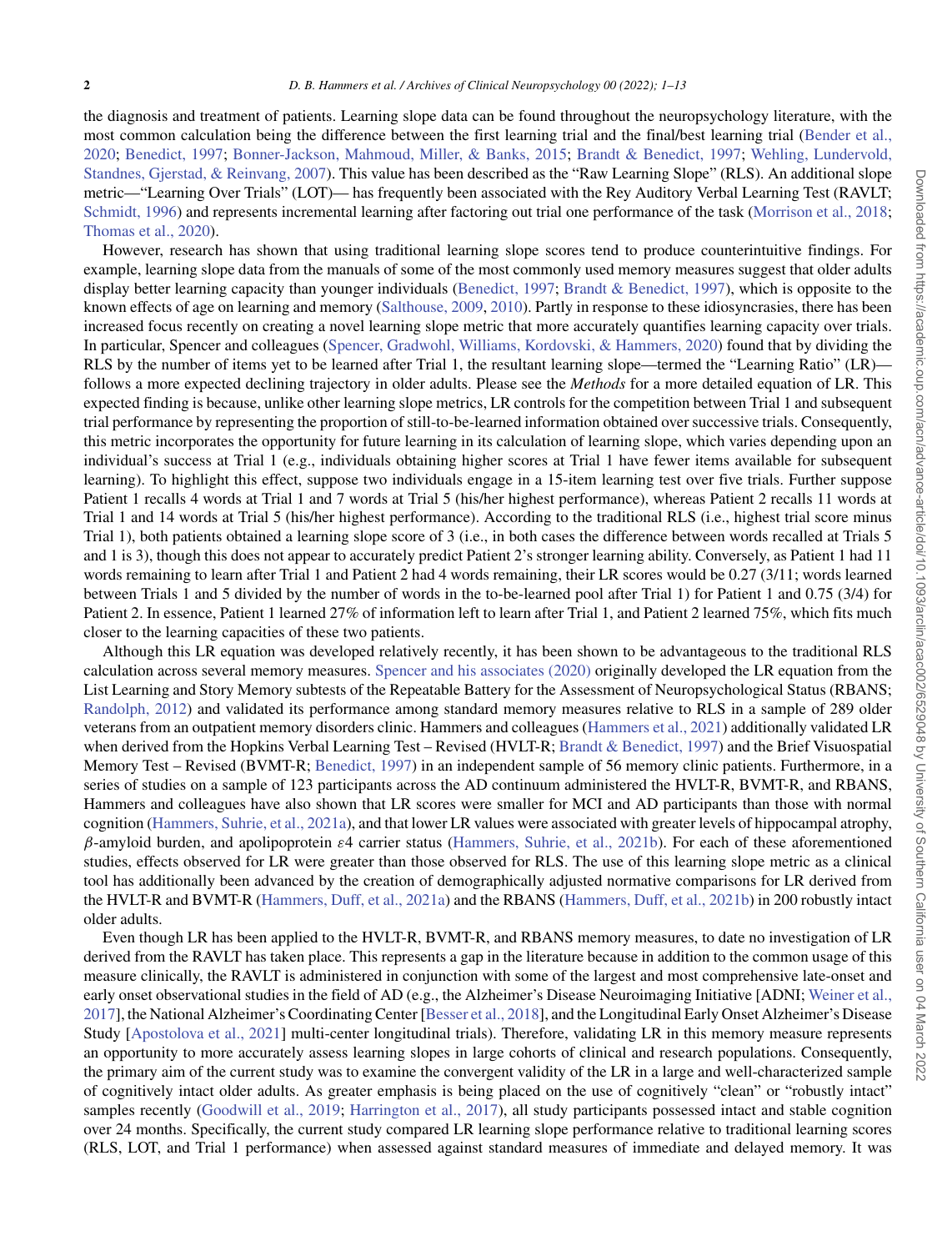Downloaded from https://academic.oup.com/acn/advance-article/doi/10.1093/arclin/acac002/6529048 by University of Southern California user on 04 March 2022 Downloaded from https://academic.oup.com/acn/advance-article/doi/10.1093/arclin/acac002/6529048 by University of Southern California user on 04 March 2022

hypothesized that by accounting for Trial 1 learning, LR would be more strongly associated with tasks of immediate and delayed memory than other markers of learning. The study also assessed the incremental validity of LR above and beyond the impact of the traditional learning scores and examined test characteristics of the metric (e.g., means, retest reliability coefficients). This latter aspect of the study will be particularly important considering that questions have previously been raised about the use of individual trial data in a learning acquisition metric – given the historically low retest reliability of learning trial performance [\(Hammers, Duff, et al., 2021b\)](#page-11-10). As such, it was anticipated that LR would predict RAVLT total learning performance above and beyond the contribution of Trial 1 performance and possess better retest reliability coefficients than other learning slope metrics. The final purpose of this study was to develop and validate demographically adjusted normative data for the RAVLT LR in this large sample of robustly intact older adults. Given the relationships observed between the RAVLT and demographic variables of age, education, and sex [\(Gale, Baxter, Connor, Herring, & Comer, 2007](#page-11-13); [Stricker et al., 2021](#page-12-4)), it was expected that these variables would be associated with LR metrics from the RAVLT and would be predictive of these LR scores in an older adult sample. Overall, should our hypotheses be correct, our results would provide support that this RAVLT LR metric is better at characterizing learning capacity than traditional learning slope calculations. In addition, by creating demographically adjusted norms, we hope to enhance LR's utility as a tool for the assessment of learning slopes in older adults administered the RAVLT for either clinical or research purposes. Such use of LR may permit a more nuanced and accurate understanding of trial-by-trial learning capacity in older adults administered the RAVLT than either a total recall score or the currently used raw learning score calculations, and may subsequently allow for more personalized treatment recommendations for some patients.

#### **Methods**

All participant data in the current study were obtained from ADNI's multi-center longitudinal study. Please see the ADNI website [\(http://adni.loni.usc.edu\)](http://adni.loni.usc.edu) for a thorough review of the study resources and data publicly available. ADNI was launched in 2003 as a public–private partnership, led by Principal Investigator Michael W. Weiner, MD. The primary goal of ADNI has been to test whether serial magnetic resonance imaging, positron emission tomography, other biological markers, and clinical and neuropsychological assessment can be combined to measure the progression of MCI and early AD. For up-to-date information, see [www.adni-info.org.](www.adni-info.org) Institutional Review Board approval has been obtained for each of the multi-center sites, and informed consent was obtained in written form from study participants or their authorized representatives.

As of April 26, 2021, cognitive data were available for 2,366 ADNI participants across various ADNI protocols, with enrolled participants being followed cognitively for up to 180 months. The earliest participant data collected was from August 23, 2005. Inclusion for ADNI involved being between the ages of 55–90 at baseline; having at least 6 years of education and having a reliable study partner; being free of significant head trauma, depression, or neurologic disease; being stable on permitted medications; and being fluent in either English or Spanish [\(ADNI2, 2008](#page-10-6); [ADNI3, 2017](#page-10-7)). Due to recent critique of ADNI's classification of participants into diagnostic categories ([Duff & Alzheimer's Disease Neuroimaging Initiative, 2021](#page-11-14)), for the current study ADNI participants were reclassified using a modified version of Jak/Bondi and colleagues' ([Bondi et al., 2014;](#page-10-8) [Jak](#page-11-15) et al., 2009) actuarial model of diagnosis for MCI. Briefly, age-, education-, and sex-adjusted normative scores were generated for Logical Memory I and II ("Story A") from the Wechsler Memory Scale – Revised (WMS-R; [Wechsler, 1987\)](#page-12-5), Trail-Making Test Parts A and B [\(Reitan, 1992\)](#page-11-16), Category Fluency – Animals ([Morris et al., 1989\)](#page-11-17), Boston Naming Test ([Kaplan, Goodglass,](#page-11-18) & Weintraub, 1983), and Multi-Lingual Naming Test [\(Gollan, Weissberger, Runnqvist, Montoya, & Cera, 2012\)](#page-11-19) using published normative data from the National Alzheimer's Coordinating Center neuropsychological battery [\(Shirk et al., 2011](#page-12-6); [Weintraub](#page-12-7) et al., 2018). Specifically, the domain of memory was accounted for by Logical Memory I and II, the domain of speed/executive functioning was accounted for by Trail-Making Test Parts A and B, and the domain of language was accounted for by Category Fluency – Animals and either Boston Naming Test or Multi-Lingual Naming Test (depending on the ADNI protocol the participant received). Note that this is described as a modified version of Jak/Bondi criteria because Logical Memory was used in the place of RAVLT to avoid diagnostic circularity with RAVLT learning slopes. Participants were classified as having MCI if any of the following criteria were met: (1) impaired scores (>1 *SD* below the normative mean) were present on both measures within at least one cognitive domain (i.e., memory, speed/executive function, or language); (2) one impaired score (>1 *SD* below the normative mean) was present in each of the three cognitive domains; or (3) a score on the Functional Activity Questionnaire (FAQ; [Pfeffer, Kurosaki, Harrah Jr., Chance, & Filos, 1982](#page-11-20))  $\geq$  9 was present. If no criteria were met, then the participants were classified as being cognitively intact.

For the current study, 402 participants were excluded for possessing an ADNI diagnosis of AD. An additional 120 participants were excluded for having missing baseline cognitive data, and a further 1,167 participants were excluded for not being classified as cognitively intact at both baseline and 24-month assessments. As a result, the current sample reflected 674 robustly cognitively intact participants over 24 months, which was the sample for this study for all primary RAVLT LR analyses and the development of demographically adjusted LR norms. Note that the aforementioned 1,167 participants were later incorporated into a validation sample for the demographically adjusted LR norms, as will be described in the *Data Analysis* section.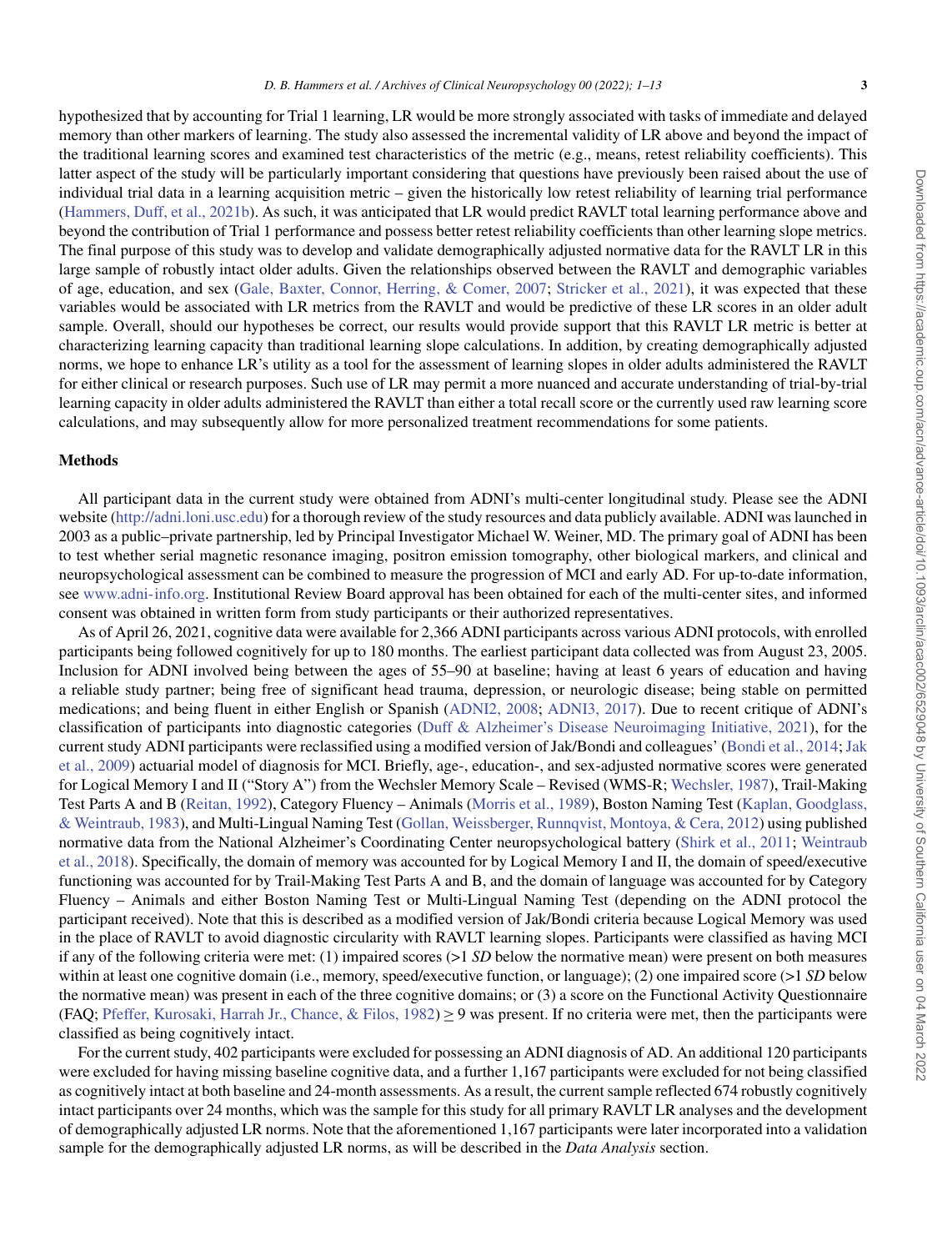## **Procedure**

All participants underwent an extensive clinical and neuropsychological battery at a baseline visit as a result of their enrolment in ADNI. Readers are encouraged to review respective test manuals or ADNI protocols ([ADNI2, 2011;](#page-10-9) [ADNI3, 2016\)](#page-10-10) for details of measures only currently used in Jak/Bondi actuarial classification (Trail-Making Test Parts A and B, Category Fluency – Animals, Boston Naming Test, and the Multi-Lingual Naming Test) for the present study. Learning slope scores (as will be described subsequently) were additionally obtained at 6-month, 12-month, and 24-month assessments. For the current study, the neuropsychological and clinical measures used were as follows:

- RAVLT [\(Schmidt, 1996](#page-11-3)) is a verbal memory task with 15 words learned over five trials, with the number of correct words summed for the Total Recall score (range = 0–75). The Delayed Recall score is the number of correct words recalled after a 30-min delay (range = 0–15). For descriptive purposes, *T* score values (*M* = 50, *SD* = 10) were generated for Total Recall and Delayed Recall using age-, education-, and sex-adjusted normative comparisons [\(Stricker et al., 2021](#page-12-4)). Learning slope performances were evaluated by raw data from individual trials. For both raw scores and *T* scores, higher values indicate better performance.
- Immediate and delayed memory abilities were also assessed using Logical Memory I and II from the WMS-R [\(Wechsler,](#page-12-5) 1987) and the Word Recall subtest from the Alzheimer's Disease Assessment Scale – Cognitive Subscale (ADAS-Cog; [Rosen,](#page-11-21) Mohs, & Davis, 1984). Specifically, Logical Memory I is a verbal immediate memory task asking patients to learn a verbally presented short story ("Story A"), with the number of story details correctly recalled as the total score (range = 0–23). Logical Memory II is the number of story details correctly recalled after a 20–30-min delay (range = 0–23).
- In addition, the ADAS-Cog is a neuropsychological test battery comprising 13 subtests that are used to assess learning and memory, language production and comprehension, constructional praxis, ideational praxis, and orientation. The Word Recall subtest (Question 1) is a verbal memory task with 10 words learned over three trials, and the Delayed Recall subtest (Question 4) requests participants to recall those words after a 10-min delay. For the purpose of the current study, the Total Recall score is the number of correct words over trials being summed for the Total Recall score (range = 0–30), and the Delayed Recall score is the number of correct words recalled after delay (range = 0–10). Although this scoring deviates from test developer's protocols, it was instituted for consistency with all other memory measures in the study. As a result, higher values indicate better performance.
- American National Adult Reading Test (AMNART; [Grober & Sliwinski, 1991](#page-11-22)) is used as an estimate of premorbid verbal intellect, in which an individual attempts to pronounce 50 words for which the pronunciation does not follow common phonetic rules. The total number of errors made is entered into a regression equation with years of education to yield the estimate of verbal intelligence in standard scores ( $M = 100$ ,  $SD = 15$ ). Higher values indicate better estimates of higher baseline intellectual functioning.
- Mini-Mental State Examination (MMSE); [\(Folstein, Folstein, & McHugh, 1975](#page-11-23)) is an 11-item screening instrument that assesses the domains of orientation to time and place, registration and subsequent recall of three unrelated words, attention and calculation, language, and visual construction. Scores range from 0 to 30, with higher values indicating better performance.
- Clinical Dementia Rating (CDR) scale [\(Morris, 1993\)](#page-11-24) is an informant/participant-based questionnaire assessing performance over the domains of memory, orientation, judgment and problem solving, community affairs, home and hobbies, and personal care. Each domain is rated on a 5-point scale of functioning as follows: 0, no impairment; 0.5, questionable impairment; 1, mild impairment; 2, moderate impairment; and 3, severe impairment. The CDR – Sum of Boxes (CDR-SB) was the variable of interest in the current study, which is a summation of the six individual domain scores. The range of the CDR-SB is 0–18, with higher scores indicating worse performance.
- The FAQ [\(Pfeffer et al., 1982](#page-11-20)) is a 10-item self-report questionnaire that was used to assess activities of daily functioning. The range of scores is from 0 to 30, with higher scores indicating greater self-reported functional difficulties.
- The 15-item Geriatric Depression Scale (GDS); [\(Sheikh & Yesavage, 1986\)](#page-11-25) was used to assess self-reported depression. The range of scores is from 0 to 15, with higher scores indicating greater self-reported depression. The cutoff for this measure is a score  $\geq$  5.

## *Calculation of Learning Slopes*

For the RAVLT, RLS scores were computed as the highest number of items learned on Trials 2 through 5, relative to Trial 1. LOT scores were computed as the sum of Trials 1 through 5 minus the value of Trial 1 multiplied by 5 [\(Morrison et al., 2018](#page-11-4)). The LR score is represented as a proportion as follows: the difference in performance between the highest trial score (of Trials 2 through 5) and Trial 1 in the numerator, and the difference between the maximum possible trial score and Trial 1 performance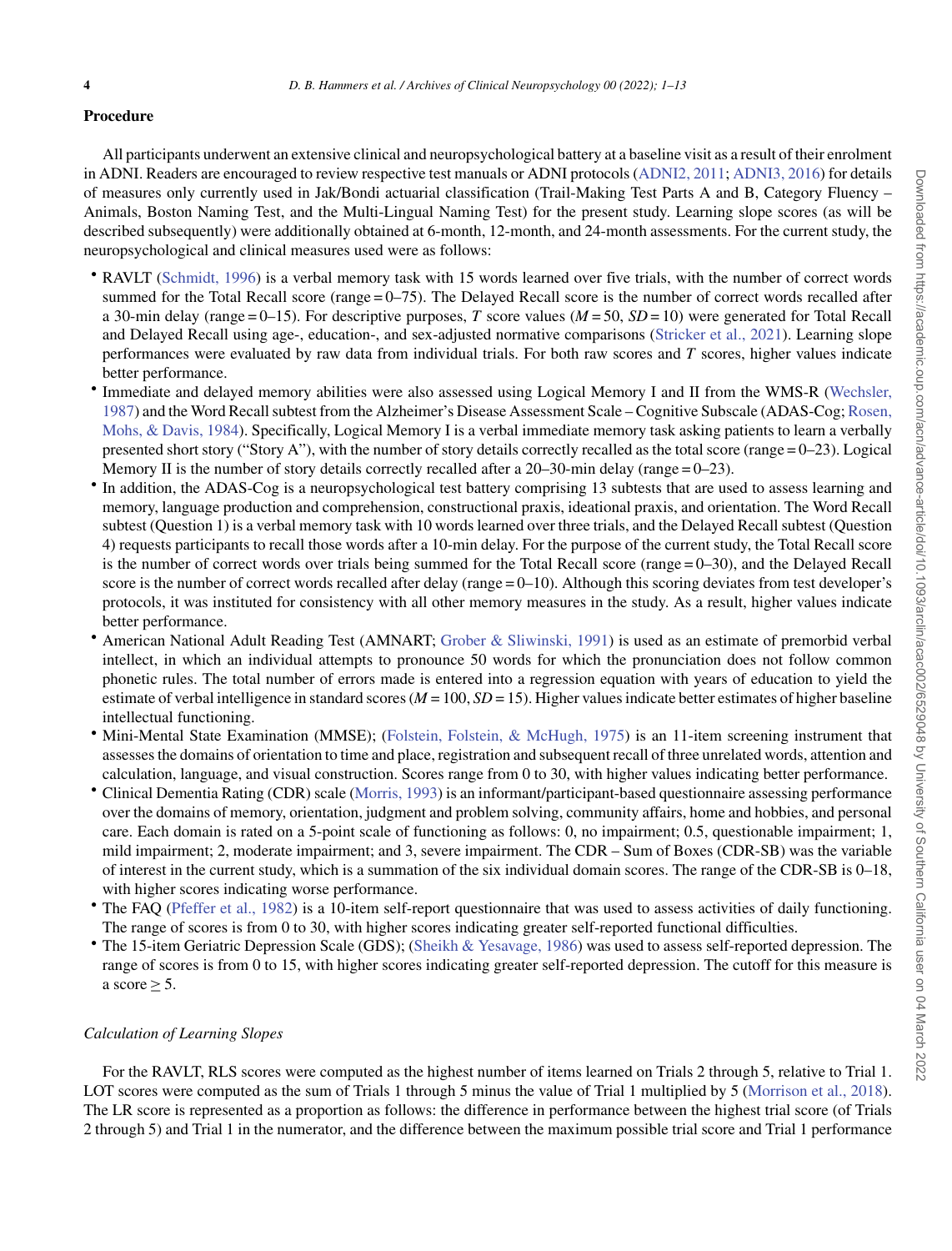in the denominator [\(Spencer et al., 2020](#page-12-2)). Please note that the "Total Points Available for a Trial" for the RAVLT is 15, though the equations below are written broadly to apply to both the RAVLT and other learning measures. The formulas for RLS, LOT, and LR derived from the RAVLT are as follows:

> $RLS = (Highest Trial Score [of Trials 2 through 5] – Trial 1)$  $LOT = (Sum of Trials 1 through 5 - (Trial 1 \times 5))$  $LR =$ (Highest Trial Score [of Trials 2 through 5] -Trial 1) *(*Total Points Available for a Trial–Trial 1*)*

# *Data Analysis*

For the convergent validity analyses, partial correlation coefficients were calculated comparing learning slope performances to standard immediate and delayed memory measures. To determine appropriateness of covariates, bivariate correlation coefficients were calculated between continuous demographic variables (e.g., age, education) and LR scores, and one-way analyses of variance (ANOVA) were calculated for categorical demographic variables (e.g., sex and ethnicity) and LR scores. Next, hierarchical linear regression analyses were conducted to determine the incremental validity of LR in predicting RAVLT immediate and delayed memory performance at baseline after accounting for demographics (age, education, and sex; Step 1) and RLS, LOT, or Trial 1 (Step 2). Furthermore, retest reliability was calculated for LR, RLS, LOT, Trial 1, RAVLT Total Recall, and RAVLT Delayed Recall at 6-, 12-, and 24-month assessments using intraclass correlation coefficients (ICCs). As indicated earlier, these analyses were conducted on the 674 robustly cognitively intact participants over 24 months. As additional exploratory analyses, an ethnicity-, age-, and education-matched subsample of participants were selected to consider differences in LR findings between Caucasian/Non-Hispanic participants and Non-Caucasian/Hispanic participants (*n* = 53/group).

Finally, to generate demographically adjusted normative data, hierarchical linear regression analyses were conducted for the RAVLT LR scores [\(Cherner et al., 2007](#page-10-11); [Duff, 2016](#page-11-26); [Hammers, Duff, et al., 2021a](#page-11-9), [2021b](#page-11-10); [Norman et al., 2011](#page-11-27)). Specifically, the individual LR scores were the criterion variable, and demographic variables of age, sex (male = 1, female = 2), and education were the predictor variables entered individually within each model. These demographically adjusted normative equations were subsequently applied to the 1,167 participants who were not classified as being robustly intact over 24 months  $(n=439)$ cognitively intact participants at baseline only, and *n* = 728 MCI participants) for criterion validity analysis.

Measures of effect size for our partial correlation and hierarchical regression analyses were expressed as  $r<sup>2</sup>$  values, and as *Cohen's d* values for group comparisons. Comparisons between *r* values were examined using Fisher *r* to *z* transformations. To protect against multiple comparisons, a two-tailed alpha level was set at 0.01 for all primary analyses.

# **Results**

#### *Demographics and Memory Testing*

The primary sample was composed of 674 participants classified as being robustly cognitively intact over 24 months. As seen in [Table 1,](#page-5-0) the mean age was 71.86 (*SD* = 6.4) years old and the sample averaged 16.43 (*SD* = 2.4) years of education. The sample of participants was slightly more female predominant (54.7% female) and the majority of participants were Caucasian (92.1%). Mean intellect at baseline was estimated to be superior according to the AMNART Verbal Intellect standard score (*M* = 120.76, *SD* = 7.2). Regarding participant global cognitive status, the participants' mean performance on the MMSE was 29.00  $(SD = 1.2)$ , mean CDR-SB score was 0.34  $(SD = 0.6)$ , and mean FAQ score was 0.40  $(SD = 1.0)$ . The sample performed on average at the upper limit of the average range for RAVLT Total Recall (*T* score = 55) and in the average range for RAVLT Delayed Recall (*T* score = 47). Self-reported depression was generally low ( $M = 1.02$ ,  $SD = 1.3$ ) according to the 15-item GDS (cutoff for depression  $\leq 5$ ).

The mean value for LR derived from RAVLT in the current sample was 0.68 (*SD* = 0.2). This equates to the sample, on average, learning 68% of the available information after Trial 1. The mean value for RLS was 6.40 (*SD* = 2.2), and the mean value for LOT was 18.36 (*SD* = 7.5). The bivariate correlation coefficient between LR and age was significant, *r* = −0.23, *p* < .001, as was the correlation coefficient between LR and education,  $r = 0.14$ ,  $p < .001$ . One-way ANOVA indicated that LR was significantly associated with sex (women performing better than men;  $p < .001$ ), but not ethnicity ( $p = .46$ ). Consequently, age, education, and sex were used as covariates in the subsequent learning slope comparisons.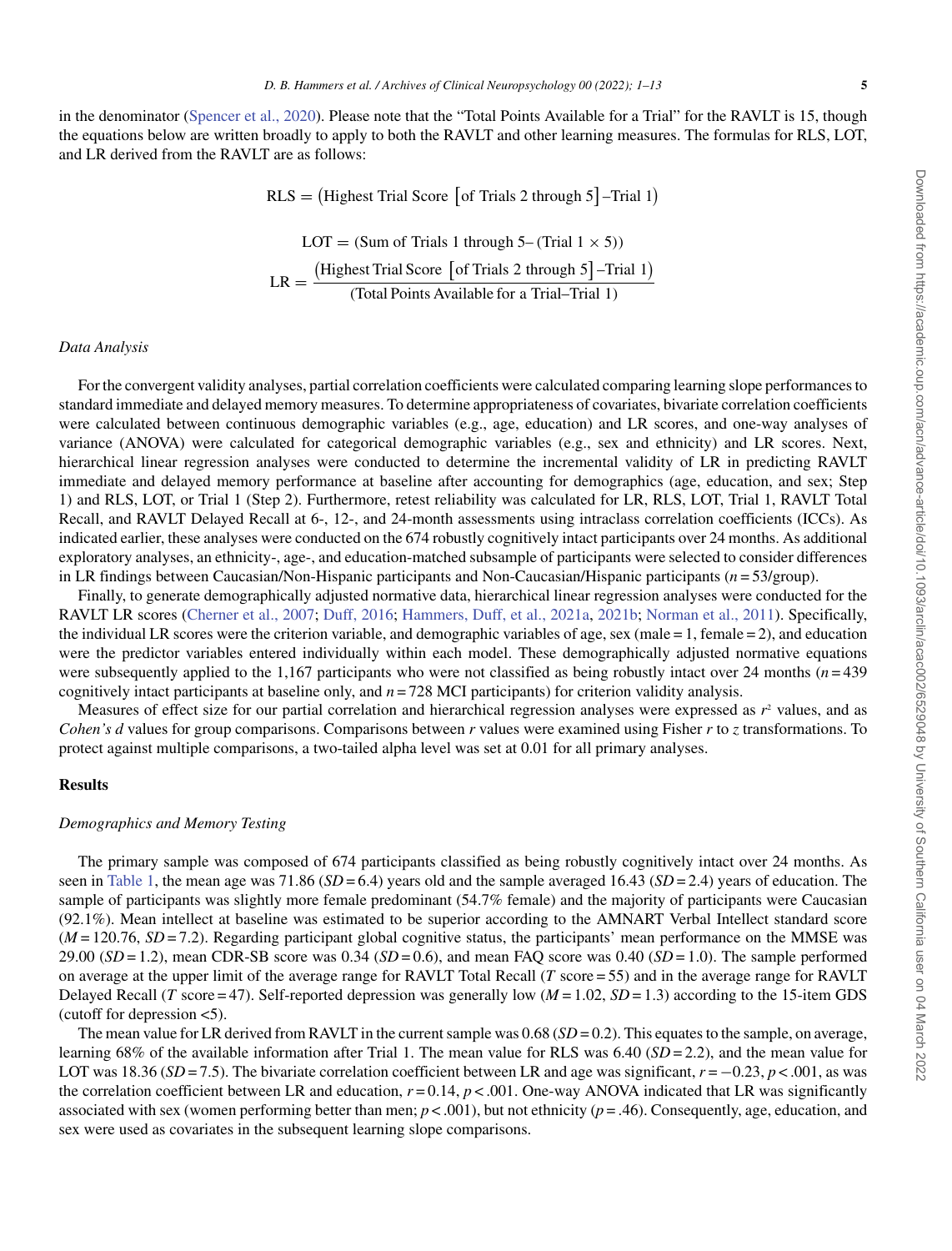|                            | Robustly cognitively intact sample |               | Validation sample  |               |              |               |  |
|----------------------------|------------------------------------|---------------|--------------------|---------------|--------------|---------------|--|
|                            |                                    |               | Cognitively Intact |               | MCI          |               |  |
| n                          | 674                                |               | 439                |               | 728          |               |  |
| Variable                   | Mean $(SD)$                        | Range         | Mean $(SD)$        | Range         | Mean $(SD)$  | Range         |  |
| Age (years)                | 71.86 (6.4)                        | $55 - 89$     | 72.00(7.1)         | $55 - 88$     | 73.11 (7.4)  | 54-89         |  |
| Education (years)          | 16.43(2.6)                         | $6 - 20$      | 16.23(2.6)         | $7 - 20$      | 16.03(2.9)   | $4 - 20$      |  |
| Sex (% female)             | 54.7%                              |               | 53.3%              |               | 36.7%        |               |  |
| Race (% Caucasian)         | 92.1%                              |               | 84.1%              |               | 86.8%        |               |  |
| <b>GDS</b>                 | 1.02(1.3)                          | $0 - 6$       | 1.17(1.3)          | $0 - 6$       | 1.62(1.5)    | $0 - 6$       |  |
| AMNART VIO                 | 120.76 (7.2)                       | $86 - 131$    | 119.25(9.2)        | $86 - 131$    | 115.86 (9.8) | $84 - 131$    |  |
| MMSE                       | 29.00(1.2)                         | $23 - 30$     | 28.62(1.5)         | $19 - 30$     | 27.35(1.9)   | $19 - 20$     |  |
| CDR-SB                     | 0.34(0.6)                          | $0 - 3.5$     | 0.56(0.8)          | $0 - 4$       | 1.57(1.0)    | $0 - 6$       |  |
| FAO                        | 0.40(1.0)                          | $0 - 8$       | 0.90(1.8)          | $0 - 8$       | 3.84(4.58)   | $0 - 24$      |  |
| RAVLT LR score             | 0.68(0.2)                          | $0.00 - 1.00$ | 0.60(0.2)          | $0.00 - 1.00$ | 0.39(0.2)    | $0.00 - 1.00$ |  |
| <b>RAVLT RLS</b> score     | 6.40(2.2)                          | $1 - 12$      | 5.84(2.3)          | $1 - 12$      | 4.13(2.2)    | $1 - 11$      |  |
| RAVLT LOT score            | 18.36 (7.5)                        | $-3 - 39$     | 16.32(7.7)         | $-3 - 46$     | 10.60(6.9)   | $-7 - 39$     |  |
| <b>RAVLT</b> Trial 1 score | 5.49(1.7)                          | $1 - 13$      | 5.09 (1.9)         | $0 - 13$      | 4.23(1.6)    | $0 - 10$      |  |

<span id="page-5-0"></span>**Table 1.** Demographic, neuropsychological, and behavioral variables across the robustly cognitively intact sample  $(n = 674)$  and validation samples  $(n = 439)$ and 728)

Note: MCI = mild cognitive impairment, *SD* = standard deviation, GDS = Geriatric Depression Scale, AMNART VIQ = American National Adult Reading Test Verbal Intellectual Quotient, MMSE = Mini-Mental State Examination, CDR-SB = Clinical Dementia Rating scale-Sum of Boxes, FAQ = Functional Activity Questionnaire, RAVLT = Rey Auditory Verbal Learning Test, LR = learning ratio, RLS = Raw Learning Score, LOT = learning over trials. AMNART VIQ Mean score listed as a *Standard Score*. LR calculated using the equation (Highest Trial Score [of Trials 2 through 5] – Trial 1)/(Total Points Available for a Trial – Trial 1). RLS calculated using the equation (Highest Trial Score [of Trials 2 through 5] – Trial 1). LOT calculated using the equation (Sum of Trials 1 through 5 – (Trial 1 × 5)). Note, the Robustly Cognitively Intact sample was used for all primary analyses, and the Validation sample was used to validate the demographically adjusted normative equations.

<span id="page-5-1"></span>

| Table 2. Partial correlation coefficients between standard memory measures and learning slope metrics, after controlling for age, education, and sex $(n=674)$ |  |  |  |
|----------------------------------------------------------------------------------------------------------------------------------------------------------------|--|--|--|
|----------------------------------------------------------------------------------------------------------------------------------------------------------------|--|--|--|

| Measure                |           | <b>RAVLT LR</b> |           | <b>RAVLT RLS</b> |          | <b>RAVLT LOT</b> |           | <b>RAVLT</b> Trial 1 |  |
|------------------------|-----------|-----------------|-----------|------------------|----------|------------------|-----------|----------------------|--|
|                        | ŗ         | $r^2$           |           | $r^2$            | r        | $r^2$            |           | $r^2$                |  |
| <b>RAVLT</b>           |           |                 |           |                  |          |                  |           |                      |  |
| Total Recall 1,2,3     | $0.77**$  | 0.60            | $0.35***$ | 0.12             | $0.48**$ | 0.23             | $0.66**$  | 0.43                 |  |
| Delayed Recall 1,2,3   | $0.71***$ | 0.50            | $0.45***$ | 0.21             | $0.50**$ | 0.25             | $0.35***$ | 0.13                 |  |
| Logical Memory         |           |                 |           |                  |          |                  |           |                      |  |
| Immediate memory       | $0.20**$  | 0.04            | 0.09      | 0.01             | $0.13*$  | 0.02             | $0.18***$ | 0.03                 |  |
| Delayed memory         | $0.26**$  | 0.07            | $0.16**$  | 0.03             | $0.19**$ | 0.04             | $0.15**$  | 0.02                 |  |
| ADAS-Cog Word Recall   |           |                 |           |                  |          |                  |           |                      |  |
| Immediate Recall $1,2$ | $0.44***$ | 0.20            | $0.23**$  | 0.05             | $0.27**$ | 0.07             | $0.34**$  | 0.12                 |  |
| Delayed Recall 1,2,3   | $0.50**$  | 0.25            | $0.36**$  | 0.13             | $0.38**$ | 0.14             | $0.19**$  | 0.04                 |  |

Note: RAVLT = Rey Auditory Verbal Learning Test, LR = Learning Ratio, RLS = Raw Learning Score, LOT = Learning Over Trials, ADAS-Cog Word Recall = number of words learned across trials (Immediate) and after a delay (Delayed) on the Word Recall (and delay) subtests from the Alzheimer's Disease Assessment Scale – Cognitive Subscale. Effect Sizes were measured using  $r^2$  values. <sup>1</sup> Denotes significant difference between LR and RLS partial correlation values,  $p < 0.01$ . <sup>2</sup> Denotes significant difference between LR and LOT partial correlation values,  $p < 0.01$ . <sup>3</sup> Denotes significant difference between LR and Trial 1 partial correlation values, *p* < .01. ∗ Denotes significant partial correlation value, *p* < .01. ∗∗ Denotes significant partial correlation value, *p* < .001.

# *Convergent Validity Analyses*

After accounting for age, education, and sex, RAVLT LR was significantly and positively related to immediate and delayed memory performances for not only RAVLT, but also for additional verbal memory measures (all *p*s < .001; see [Table 2\)](#page-5-1). Similarly, RLS was significantly and positively related to most immediate and delayed memory performances, as were LOT and Trial 1. When comparing across learning slopes, LR score correlations were consistently larger than RLS, LOT, and Trial 1 score correlations. Specifically, Fisher *r* to *z* transformations indicated that partial correlations were significantly greater for LR than all other learning slope calculations (e.g., RLS, LOT, and Trial 1) for RAVLT Total Recall (*z*s = 4.17–12.00, *p*s < .001), RAVLT Delayed Recall (*z*s = 6.19–9.56, *p*s < .001), and ADAS-Cog Word Recall Delayed Recall (*z*s = 2.73–6.54, *p*s < .01). Partial correlations were significantly greater for LR than RLS and LOT for ADAS-Cog Word Recall Immediate Recall (*z*s = 3.58–4.36, *).*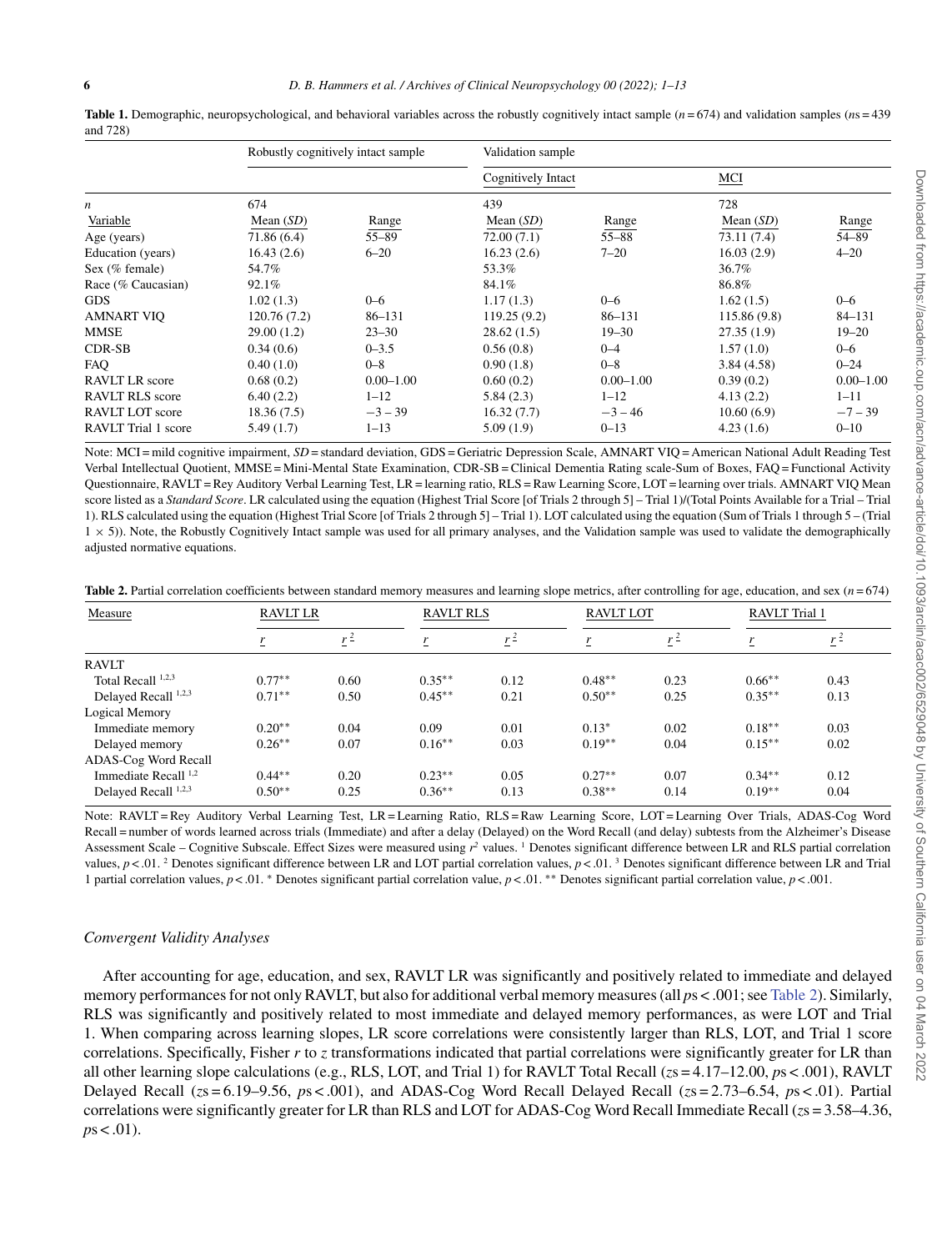<span id="page-6-0"></span>

|  |  | <b>Table 3.</b> Incremental validity of LR predicting RAVLT Total Recall and Delayed Recall beyond other learning metrics $(n=674)$ |  |  |
|--|--|-------------------------------------------------------------------------------------------------------------------------------------|--|--|
|--|--|-------------------------------------------------------------------------------------------------------------------------------------|--|--|

|                             | Total model $F(df)$ , p, r <sup>2</sup>     | Incremental $r^2$ change, p |
|-----------------------------|---------------------------------------------|-----------------------------|
| <b>RAVLT</b> Total Recall   | $F(5, 668) = 859.95, p < .001, r^2 = 0.87$  |                             |
| Step 1: Demographics        |                                             | $r^2 = 0.17, p < .001$      |
| Step 2: RLS                 |                                             | $r^2 = 0.10, p < .001$      |
| Step $3:LR$                 |                                             | $r^2 = 0.59, p < .001$      |
| <b>RAVLT</b> Total Recall   | $F(5, 668) = 307.00, p < .001, r^2 = 0.68$  |                             |
| Step 1: Demographics        |                                             | $r^2 = 0.17, p < .001$      |
| Step 2: LOT                 |                                             | $r^2 = 0.19, p < .001$      |
| Step 3: LR                  |                                             | $r^2 = 0.33, p < .001$      |
| <b>RAVLT</b> Total Recall   | $F(5, 668) = 1317.31, p < .001, r^2 = 0.91$ |                             |
| Step 1: Demographics        |                                             | $r^2 = 0.17, p < .001$      |
| Step 2: Trial 1             |                                             | $r^2 = 0.36, p < .001$      |
| Step $3:LR$                 |                                             | $r^2 = 0.38, p < .001$      |
| <b>RAVLT Delayed Recall</b> | $F(5, 668) = 195.69, p < .001, r^2 = 0.59$  |                             |
| Step 1: Demographics        |                                             | $r^2 = 0.12, p < .001$      |
| Step 2: RLS                 |                                             | $r^2 = 0.18, p < .001$      |
| Step $3:LR$                 |                                             | $r^2 = 0.30, p < .001$      |
| <b>RAVLT Delayed Recall</b> | $F(5, 668) = 107.97, p < .001, r^2 = 0.56$  |                             |
| Step 1: Demographics        |                                             | $r^2 = 0.12, p < .001$      |
| Step 2: LOT                 |                                             | $r^2 = 0.22, p < .001$      |
| Step $3:LR$                 |                                             | $r^2 = 0.23, p < .001$      |
| <b>RAVLT Delayed Recall</b> | $F(5, 668) = 206.89, p < .001, r^2 = 0.61$  |                             |
| Step 1: Demographics        |                                             | $r^2 = 0.12, p < .001$      |
| Step 2: Trial 1             |                                             | $r^2 = 0.11, p < .001$      |
| Step $3:LR$                 |                                             | $r^2 = 0.38, p < .001$      |

Note: RAVLT = Rey Auditory Verbal Learning Test – Revised, LR = Learning Ratio, RLS = Raw Learning Score, and LOT = learning over trials. Demographics reflects participant age, education, and sex.

[Table 3](#page-6-0) shows the results of a series of incremental validity analyses for RAVLT LR using hierarchical linear regression, after accounting for age, education, and sex. All total models significantly predicted RAVLT Total Recall and Delayed Recall baseline performances ( $ps < .001$ ,  $r^2s = 0.56-0.91$ ). Specifically, LR consistently predicted RAVLT Total Recall and RAVLT Delayed Recall performances above and beyond the contribution of RLS, LOT, or Trial 1 performances. For example, when RLS scores were entered into Step 2 of a model predicting RAVLT Total Recall scores, they accounted for 9.8% of the variance, whereas LR scores accounted for an additional 59.3% of the variance at Step 3 (change  $p < .001$ ). Across analyses, LR accounted for an additional 33.2%– 59.3% of the variance when predicting RAVLT Total Recall, and an additional 22.6%– 38.2% of the variance when predicting RAVLT Delayed Recall.

[Table 4](#page-7-0) displays the retest reliability—as measured by ICCs—for RAVLT LR at 6, 12, and 24 months relative to the other learning slope metrics and RAVLT total scores. Specifically, retest reliability coefficients for LR ranged from 0.75 to 0.79 over that time frame (95% confidence intervals [CIs] of 0.68–0.82). When comparing LR versus RLS, LOT, and Trial 1 ICCs for each assessment period, retest reliability was consistently stronger for the respective LR metrics; relatedly, 95% CIs did not overlap for any of the comparisons, suggesting that all ICC differences between LR and RLS, LOT, and Trial 1 were significant across 6, 12, and 24 months. Conversely, no differences in retest reliability were observed between LR and either RAVLT Total Recall or Delayed Recall, based on overlap of 95% CIs for each of the comparisons.

When exploring learning slope analyses across ethnicities (Caucasian/Non-Hispanic versus Non-Caucasian/Hispanic participants), there were no differences in mean value for any learning slope (*p*s = .41–.71, *Cohen's d* = 0.07–0.16). In addition, no differences between groups were observed in partial correlations for LR with traditional memory measures (*z*s = 0.52–2.22, *p*s = .03–.60). Furthermore, no differences were observed between groups when examining incremental validity analyses for RAVLT LR over other learning slope metrics using hierarchical linear regression to predict RAVLT Total Recall and Delayed Recall baseline performances ( $z = 0.41 - 0.42$ ,  $p = 0.67 - 0.68$ ). Finally, when comparing retest reliability—as measured by ICCs for RAVLT LR at 6, 12, and 24 months across ethnicity groups, no differences were observed based on overlap of 95% CIs for each of the comparisons.

## *Demographically Adjusted Normative Comparison Analyses*

Before conducting hierarchical linear regression analyses to develop normative data for the RAVLT LR, we examined the assumptions of regression pertaining to independence, homoscedasticity, and normality of the standardized and unstandardized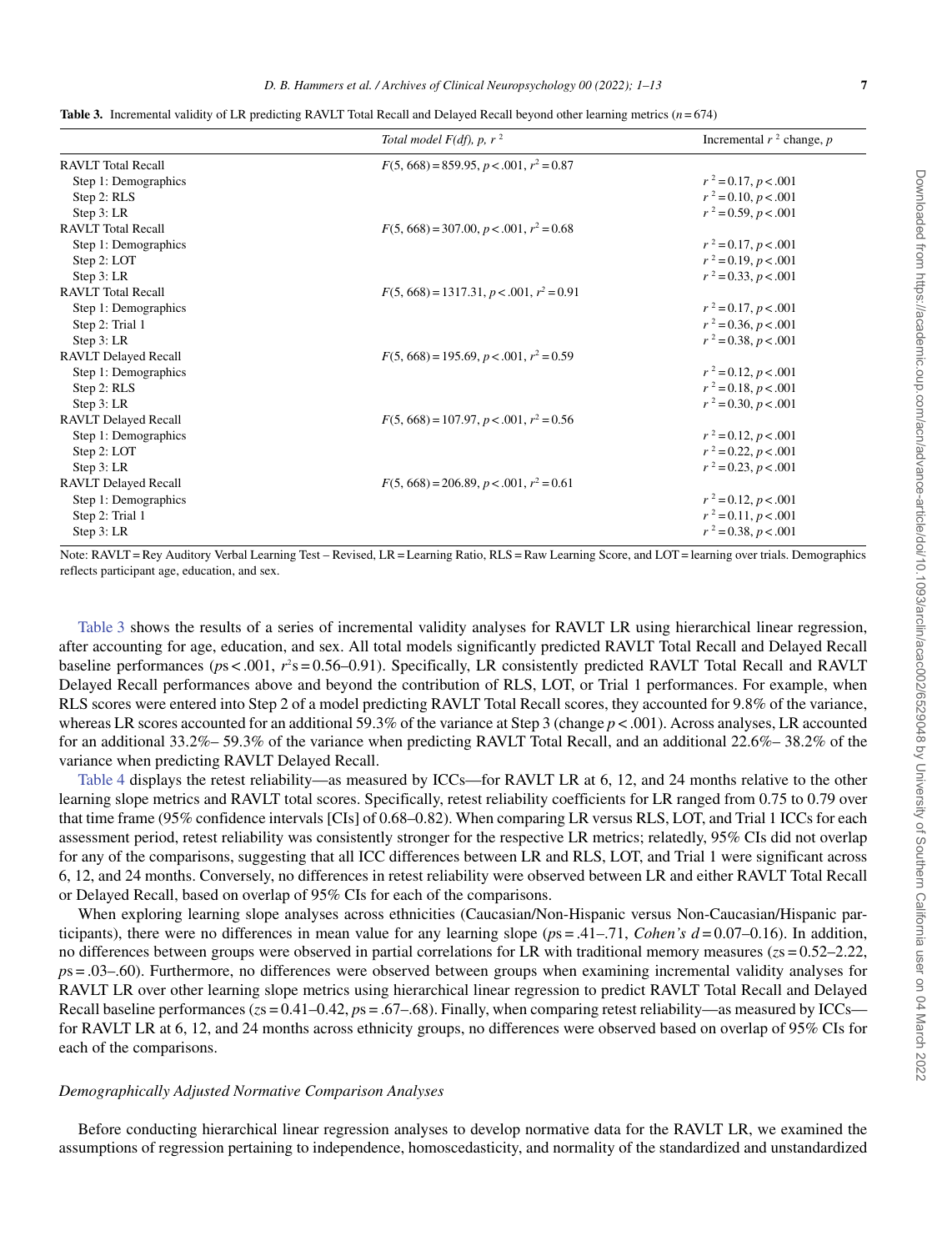<span id="page-7-0"></span>

|  | <b>Table 4.</b> Retest reliability coefficients for RAVLT learning slope metrics and total scores at 6, 12, and 24 months $(n=674)$ |  |  |
|--|-------------------------------------------------------------------------------------------------------------------------------------|--|--|
|  |                                                                                                                                     |  |  |

|                     | ICC  | 95% CI        |
|---------------------|------|---------------|
| <b>LR</b>           |      |               |
| 6 month             | 0.75 | $0.68 - 0.79$ |
| 12 month            | 0.79 | $0.75 - 0.82$ |
| 24 month            | 0.79 | $0.75 - 0.82$ |
| <b>RLS</b>          |      |               |
| 6 month             | 0.57 | $0.49 - 0.64$ |
| 12 month            | 0.57 | $0.49 - 0.64$ |
| 24 month            | 0.60 | $0.53 - 0.63$ |
| LOT                 |      |               |
| 6 month             | 0.56 | $0.48 - 0.63$ |
| 12 month            | 0.58 | $0.50 - 0.65$ |
| 24 month            | 0.59 | $0.52 - 0.65$ |
| Trial 1             |      |               |
| 6 month             | 0.59 | $0.51 - 0.65$ |
| 12 month            | 0.61 | $0.54 - 0.67$ |
| 24 month            | 0.62 | $0.56 - 0.67$ |
| <b>Total Recall</b> |      |               |
| 6 month             | 0.83 | $0.78 - 0.87$ |
| 12 month            | 0.83 | $0.80 - 0.86$ |
| 24 month            | 0.82 | $0.80 - 0.85$ |
| Delayed Recall      |      |               |
| 6 month             | 0.79 | $0.74 - 0.82$ |
| 12 month            | 0.80 | $0.77 - 0.84$ |
| 24 month            | 0.76 | $0.72 - 0.79$ |
|                     |      |               |

Note: RAVLT = Rey Auditory Verbal Learning Test, LR = learning ratio, ICC = intraclass correlation coefficient, CI = confidence interval, RLS = Raw Learning Score, LOT = learning over trials.

<span id="page-7-1"></span>**Table 5.** Regression equation for demographically corrected scores on the RAVLT LR  $(n=674)$ 

|         | $F(df)$ , p, $r^2$                        | Equation                                                             | $SE_{est}$ |
|---------|-------------------------------------------|----------------------------------------------------------------------|------------|
| Model 1 | $F(1, 672) = 38.43, p < .001, r^2 = 0.05$ |                                                                      | 0.22       |
| Model 2 | $F(2, 671) = 38.17, p < .001, r^2 = 0.10$ |                                                                      | 0.21       |
| Model 3 | $F(3, 670) = 34.60, p < .001, r^2 = 0.13$ | $0.77 -$                                                             | 0.21       |
|         |                                           | $(age \times 0.007) + (sex \times 0.116) + (education \times 0.016)$ |            |

Note: RAVLT = Rey Auditory Verbal Learning Test, LR = learning ratio. Model 1 contains age as the predictor variable, Model 2 contains age and sex as predictor variables, and Model 3 contains age, sex, and education as predictor variables. Age and education are both in years, sex is coded male = 1, female = 2.  $SE_{est}$  = standard error of the estimate.

residuals. Using regression standardized residual  $\times$  predicted scatterplots, the residuals appeared to be independent and homoscedastic. Based on a combination of both normal probability plots of regression standardized and unstandardized residuals, along with skewness/kurtosis data (−0.02 and −0.50, respectively) and Kolmogorov–Smirnov test results (*p* = .20), we can assume that the residuals were normally distributed.

Finally, [Table 5](#page-7-1) displays the results of the hierarchical linear regression analyses for RAVLT LR as the criterion variable, and age, sex, and education as the predictor variables. The model containing all three demographic variables (Model 3) predicted LR better than with just age (Model 1) or age and sex alone (Model 2; all *p*s < .001). When applying these demographically adjusted normative data to RAVLT LR performances for the validation sample, as seen in [Table 1](#page-5-0) significant differences existed in the resultant LR *T* score values for the cognitively intact ( $M = 45.2$ ,  $SD = 10.6$ ) and MCI ( $M = 36.3$ ,  $SD = 10.0$ ) samples ( $p < .001$ , *Cohen's d* = 18.68).

#### **Discussion**

The results of the current study suggest that LR performance on the RAVLT was positively and significantly related to learning and memory both the RAVLT and memory tasks that were not related to LR (e.g., Logical Memory and ADAS-Cog Word Recall; see [Table 2\)](#page-5-1). As such, after accounting for age, education, and sex, lower LR performance was associated with worse performance on learning and memory tests. These results are consistent with previous research in cognitively intact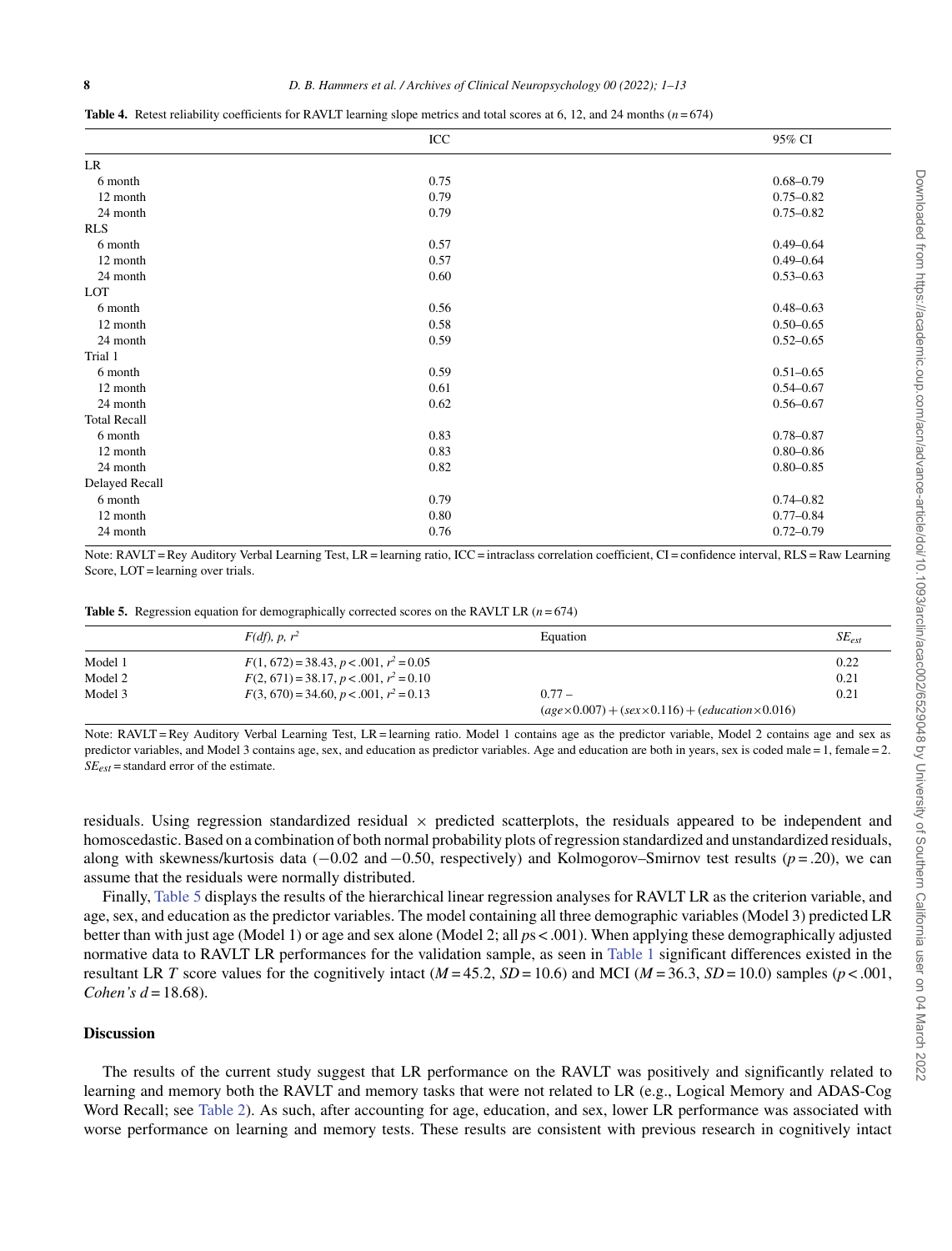samples, including Hammers and colleagues [\(Hammers, Suhrie, et al., 2021](#page-11-8)) observing correlations for LR scores with Total Recall aspects of the same measure (e.g., HVLT-R LR with HVLT-R Total Recall) ranging from 0.61 to 0.76, relative to 0.77 in the current study. Hammers and his associates correlations between LR and both other word-list-learning tasks (*r*s = 0.41–0.47) and other story memory tasks (*r*s = 0.29–0.38) were also comparable with our current findings (*r*s = 0.50 and 0.26, respectively). These comparable results occurred despite differences in the measures used between studies related to semantic clustering, and trial length and/or number. For example, the HVLT-R word list uses themes for semantic clustering of stimuli (e.g., types of jewels, animals; [Brandt & Benedict, 1997](#page-10-3)), whereas the RAVLT does not. Semantic clustering strategies have been suggested to improve learning and recall ([Manning & Kahana, 2012](#page-11-28)), though our result suggests that the original learning measure's use of clustering may not greatly influence LR. In addition, the RBANS List Learning includes 10 words presented over 4 trials and HVLT-R includes 12 words presented over 3 trials, whereas RAVLT assesses learning of 15 items over 5 trials. Together, these results appear to provide evidence of convergent validity for LR from the RAVLT and also support the notion that trial length and number of the original learning measure have limited impact on the subsequent LR score.

In addition, across a variety of analyses, LR consistently outperformed other traditional learning slope metrics (RLS and LOT) and learning scores (Trial 1). For example, the correlations between LR and RAVLT Total Recall, RAVLT Delayed Recall, and ADAS-Cog Word Recall Delayed Recall were significantly stronger than those for RLS, LOT, and Trial 1, and also stronger than RLS and LOT for ADAS-Cog Word Recall Total Recall [\(Table 2\)](#page-5-1). Similarly, LR consistently displayed a high degree incremental validity beyond these other learning markers when predicting performance on RAVLT Total Recall and Delayed Recall [\(Table 3](#page-6-0)). In particular, LR accounted for an additional 33.2%–59.3% of the variance beyond RLS, LOT, or Trial 1 when predicting RAVLT Total Recall, and an additional 22.6%– 38.2% of the variance when predicting RAVLT Delayed Recall. Furthermore, retest reliability (ICCs) was statistically stronger for LR than RLS, LOT, or Trial 1 at 6, 12, and 24 months, as seen by the lack of overlap in 95% CIs. These results are consistent with Spencer et al. (2020) suggesting support for the use of LR over RLS as a measure of learning slope in the RBANS. They also coincide with Hammers and his associates prior findings of LR's superiority to RLS from the RBANS, HVLT-R, and BVMT-R when discriminating cognitive impairment (2021) and predicting AD biomarkers (2021). However, our findings additionally represent the first documentation of LR's superiority over the LOT metric. This is important because the LOT metric from the RAVLT has been used in the literature as a "process score" to identify cognitive disfunction across a variety of settings (e.g., comparing computerized and traditional cognitive testing, [Morrison et al.,](#page-11-4) 2018; using objective subtle cognitive difficulties to predict amyloid accumulation and neurodegeneration, [Thomas et al., 2020\)](#page-12-1). Our findings suggest that future research on the RAVLT may benefit from using LR as the learning slope metric of choice.

Of note, of all the learning slope metrics assessed from the RAVLT, only LR (ICC =  $0.75-0.79$ ) surpassed the ICC >  $0.70$ cutoff widely used as the minimum acceptable level of reliability for psychological measures [\(Shieh, 2016](#page-12-8)) across 6-, 12-, and 24-month assessments. In fact, ICCs for RLS, LOT, and Trial 1 were all appreciably below this cutoff (ICC = 0.57–0.60 for RLS, 0.56–0.59 for LOT, and 0.59–0.62 for Trial 1). Relatedly, the ICCs for RAVLT Total Recall and Delayed Recall were comparable to LR in this sample (ICC = 0.82–0.83 for Total Recall, 0.76–0.80 for Delayed Recall). As anecdotal and published ([Hammers,](#page-11-10) Duff, et al., 2021b) critique of LR has previously questioned its usefulness given its calculation from (often low reliability) individual learning trial data, these results represent the first evidence that LR possesses sound retest reliability over time.

Finally, the current study aimed to advance clinical use of RAVLT-based LR by developing demographically adjusted normative data from this sample of robustly cognitively intact older adults. [Table 5](#page-7-1) shows the final hierarchical regressionbased prediction equation developed for the RAVLT LR, with predicted LR scores being generated from a model containing the demographic variables of age, sex, and education (Model 3). When examining the  $r^2$  values closely, the final model accounted for a relatively small proportion of variance across predictors (13%). This is not surprising given the small bivariate correlations with LR for age and education in the results ( $rs = −0.23$  and 0.14, respectively), and the lower magnitude of the beta weights in the prediction equations in [Table 5](#page-7-1). These findings were also consistent with prediction equations for LR values from HVLT-R and RBANS List Learning that observed age and education only accounted for 6%–7% of the variance with scores ([Hammers,](#page-11-9) Duff, et al., 2021a, [2021b\)](#page-11-10). However, unlike the norms for HVLT-R and RBANS List Learning, in the current study sex was also a significant predictor of LR performance – with performance on LR being stronger for women  $(M = 0.73, SD = 0.21)$  than men ( $M = 0.62$ ,  $SD = 0.22$ ). This is consistent with long-standing findings of sex differences on the RAVLT (e.g., [Bleecker,](#page-10-12) Bolla-Wilson, Agnew, & Meyers, 1988), along with multiple sets of demographically adjusted normative comparisons for RAVLT that factor in sex in test prediction ([Gale et al., 2007;](#page-11-13) [Stricker et al., 2021\)](#page-12-4). Exploratory analyses suggested that minimal LR differences were present based on ethnicity. Overall, regardless of their degree of variance accounted for, the addition of these demographic variables permits more accurate prediction of LR performances – and greater specificity of the resultant normative comparisons.

To better highlight the use of this LR prediction equation for an individual, an example is provided in [Table 6.](#page-9-0) Please note, however, that the interested reader can also contact the first author to obtain an Excel spreadsheet that will automatically calculate these demographically adjusted values. First, after entering in demographic information for an individual, the equation in [Table 5](#page-7-1)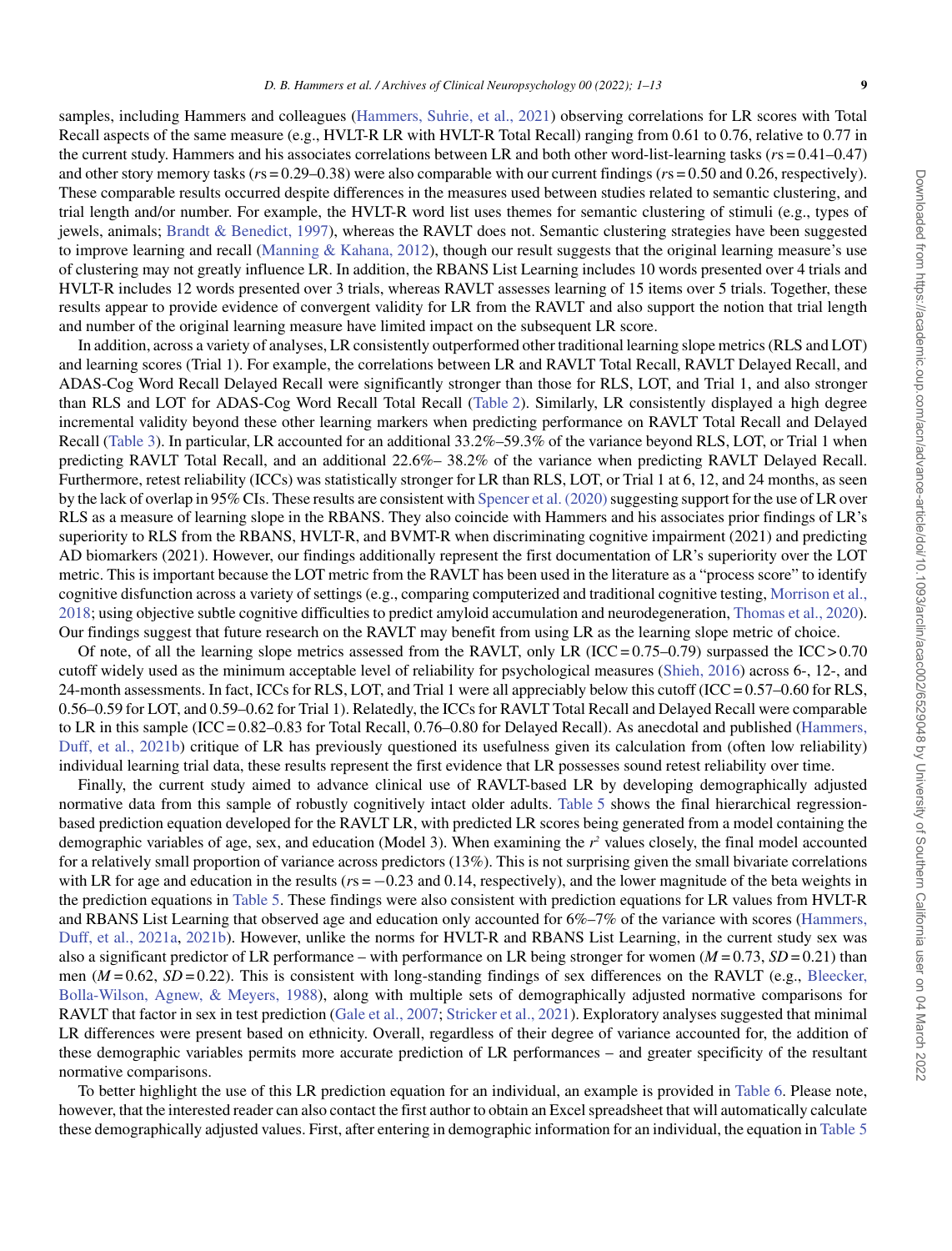<span id="page-9-0"></span>

|                                                         | <b>RAVLT</b> |
|---------------------------------------------------------|--------------|
| Trial 1                                                 | 3            |
| Trial 2                                                 | 6            |
| Trial 3                                                 |              |
| Trial 4                                                 | 9            |
| Trial 5                                                 | 11           |
| Total Recall T Score                                    | 36           |
| Observed LR value                                       | 0.75         |
| Predicted LR value                                      | 0.76         |
| Observed – predicted scaled score LR value              | $-0.01$      |
| $SE_{est}$                                              | 0.21         |
| Demographically adjusted LR discrepancy $z$ score value | $-0.06$      |
| Demographically adjusted LR T score value               | 49           |

Note: RAVLT = Rey Auditory Verbal Learning Test, LR = learning ratio,  $SE_{est}$  = standard error of the estimate of the regression equations. Predicted LR values are derived from the regression formula from [Table 5](#page-7-1). Demographically adjusted LR discrepancy *z* score value = observed – predicted LR Value/ *SEest*.

will generate a predicted LR performance. Second, this predicted value can be compared with the observed LR value to inform the degree of deviation an individual displays from his/her same-age, -sex, and -education-matched peers (i.e., observed LR – predicted LR/Standard Error of the Estimate [*SEest*]). Finally, the resulting calculation yields a demographically adjusted LR Discrepancy *z* score value that can be translated into an age-, sex-, and education-adjusted *T* score (mean of 50, *SD* of 10; achieved by multiplying the *z*-score by 10 and adding 50). Specifically, for our example of a 71-year-old woman with 16 years of education who obtained an observed RAVLT LR value of 0.75 and had a predicted LR value of 0.76, the difference between the predicted and observed LR value was −0.01. When divided by 0.21 (the *SEest* from [Table 5](#page-7-1)), this led to a *z* value of −0.06. Translating this LR Discrepancy, *z* score value resulted in a *T* score of 49, which is consistent with a learning slope performance within the average range. Interestingly, it is notable that this LR *T* score of 49 tells a different story about the individual's learning than her RAVLT Total Recall *T* score alone. In particular, her Total Recall suggested borderline impaired learning abilities (*T* score of 36), whereas her LR and individual trial performances describe someone with poor Trial 1 learning but a subsequently steep learning curve upon repeated stimulus exposure. Consequently, these LR results portray a clinical picture of an individual with weaker learning upon initial exposure, but a strong capacity to benefit from repeated exposure. This suggests that this normative information can therefore be helpful to provide greater nuance and accuracy to understanding an individual patient's trial-by-trial learning acquisition capacity when administered the RAVLT than either a total recall score or the currently used raw learning score calculations. As a consequence, this may allow for more personalized treatment recommendations for some patients.

For the reader seeking to calculate normative values for LR scores using observed LR performance, participant age, participant sex, and participant education in a single step, the equation is as follows: (((Observed LR –  $(0.77 (age\times0.007) + (sex\times0.116) + (education\times0.016))$  / 0.21)  $\times$  10) + 50).

The current study is not without limitations. First, these results are specific to the LR metric derived from the RAVLT, using the equations from [Spencer and his associates \(2020\).](#page-12-2) Although it appears that convergent validity for LR may generalize across memory measures, the normative data developed in our sample are unique to the RAVLT. Future investigation on normative comparisons for the LR from other memory measures like the California Verbal Learning Test - II ([Delis, Kramer, Kaplan, &](#page-11-29) Ober, 2000) is advised. In addition, this examination of LR in the RAVLT has been conducted within cognitively intact samples, consequently future work investigating RAVLT LR in MCI and AD populations is warranted to better understand its sensitivity across disease states. Third, our hierarchical regression-based prediction equation suggested that demographic factors of age, sex, and education accounted for a limited level of variance in LR performance. Although these demographic variables were selected based on (1) ease of accessibility and (2) convergence with normative data for the RAVLT in the literature, future investigation should consider additional demographic information to possibly improve the accuracy of prediction. Fourth, the nature of ADNI recruitment resulted in our sample being mostly Caucasian and highly educated, therefore the generalizability of these findings in more heterogeneous participants regarding ethnicity and education is unknown. As such, future work should consider replication of these findings in more diverse populations. Another limitation to the current study is that ADNI employs rigorous exclusion criteria typical of clinical trials, therefore our study cohort might not be representative of the general population. Finally, as the presence of depression is an exclusion in ADNI, the current study was unable to examine the potential role of mood on learning slope capacity. Given the previous connections between mood and learning ([Eysenck, Derakshan, Santos, & Calvo, 2007\)](#page-11-30), future investigation should examine the impact of mood on the LR metric.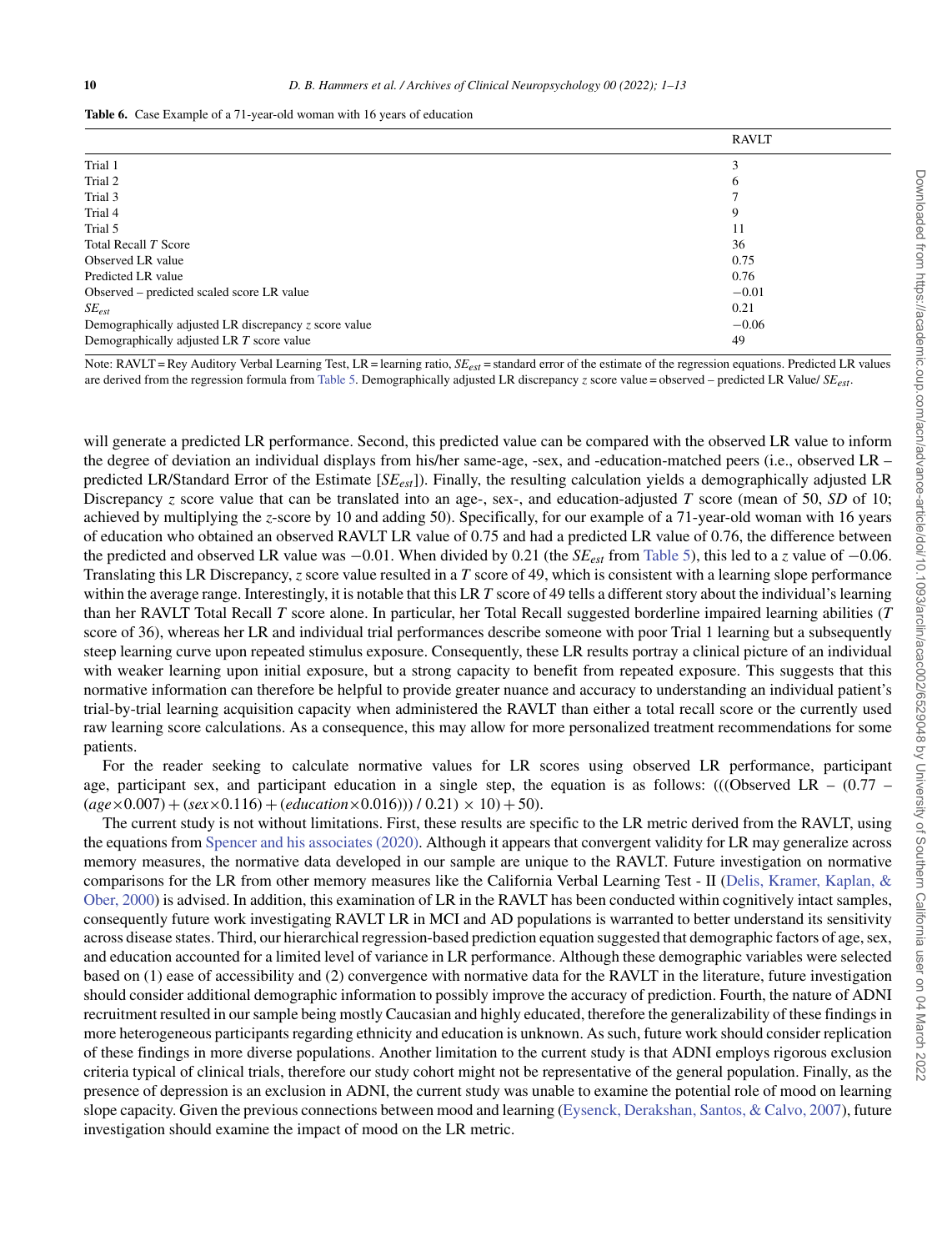These limitations notwithstanding, the current study appears to provide evidence of convergent validity for the learning slope metric LR [\(Spencer et al., 2020](#page-12-2)) derived from the RAVLT in large sample of robustly cognitively intact participants. This LR score consistently outperformed other traditional learning slope calculations—RLS, LOT, and Trial 1—across all analyses and displayed acceptable retest reliability coefficients over 6, 12, and 24 months. Finally, we calculated and validated normative comparisons for the LR based on demographic characteristics of age, sex, and education, which now permit the RAVLT LR to be used to inform clinical decision-making and treatment.

## **Acknowledgements**

The grantee organization is the Northern California Institute for Research and Education, and the study is coordinated by the Alzheimer's Therapeutic Research Institute at the University of Southern California. ADNI data are disseminated by the Laboratory for Neuro Imaging at the University of Southern California.

#### **Funding**

Data collection and sharing for this project were funded by the Alzheimer's Disease Neuroimaging Initiative (ADNI) (National Institutes of Health Grant U01 AG024904) and DOD ADNI (Department of Defense award number W81XWH-12- 2-0012). ADNI is funded by the National Institute on Aging, the National Institute of Biomedical Imaging and Bioengineering, and through generous contributions from the following: AbbVie, Alzheimer's Association; Alzheimer's Drug Discovery Foundation; Araclon Biotech; BioClinica, Inc.; Biogen; Bristol-Myers Squibb Company; CereSpir, Inc.; Cogstate; Eisai Inc.; Elan Pharmaceuticals, Inc.; Eli Lilly and Company; EuroImmun; F. Hoffmann-La Roche Ltd and its affiliated company Genentech, Inc.; Fujirebio; GE Healthcare; IXICO Ltd.; Janssen Alzheimer Immunotherapy Research & Development, LLC.; Johnson & Johnson Pharmaceutical Research & Development LLC.; Lumosity; Lundbeck; Merck & Co., Inc.; Meso Scale Diagnostics, LLC.; NeuroRx Research; Neurotrack Technologies; Novartis Pharmaceuticals Corporation; Pfizer Inc.; Piramal Imaging; Servier; Takeda Pharmaceutical Company; and Transition Therapeutics. The Canadian Institutes of Health Research is providing funds to support ADNI clinical sites in Canada. Private sector contributions are facilitated by the Foundation for the National Institutes of Health [\(www.fnih.org\)](www.fnih.org).

## **Conlict of Interest**

None declared.

#### **References**

- <span id="page-10-6"></span>ADNI2. (2008). *Alzheimer's Disease Neuroimaging Initiative: ADNI2 Procedures Manual*. Retrieved May 21, from [https://adni.loni.usc.edu/wp-content/uploa](https://adni.loni.usc.edu/wp-content/uploads/2008/07/adni2-procedures-manual.pdf) [ds/2008/07/adni2-procedures-manual.pdf](https://adni.loni.usc.edu/wp-content/uploads/2008/07/adni2-procedures-manual.pdf)
- <span id="page-10-9"></span>ADNI2. (2011). *Alzheimer's Disease Neuroimaging Initiative: ADNI2 Procedures Manual*. Retrieved May 21, from [https://adni.loni.usc.edu/wp-content/uploa](https://adni.loni.usc.edu/wp-content/uploads/2008/07/adni2-procedures-manual.pdf) [ds/2008/07/adni2-procedures-manual.pdf](https://adni.loni.usc.edu/wp-content/uploads/2008/07/adni2-procedures-manual.pdf)
- <span id="page-10-10"></span>ADNI3. (2016). *Alzheimer's Disease Neuroimaging Initiative: ADNI3 Procedures Manual*. Retrieved July 2021, from [https://adni.loni.usc.edu/wp-content/u](https://adni.loni.usc.edu/wp-content/uploads/2012/10/ADNI3-Procedures-Manual_v3.0_20170627.pdf) [ploads/2012/10/ADNI3-Procedures-Manual\\_v3.0\\_20170627.pdf](https://adni.loni.usc.edu/wp-content/uploads/2012/10/ADNI3-Procedures-Manual_v3.0_20170627.pdf)
- <span id="page-10-7"></span>ADNI3. (2017). *Alzheimer's Disease Neuroimaging Initiative: ADNI3 Procedures Manual*. Retrieved July 2021, from [https://adni.loni.usc.edu/wp-content/u](https://adni.loni.usc.edu/wp-content/uploads/2012/10/ADNI3-Procedures-Manual_v3.0_20170627.pdf) [ploads/2012/10/ADNI3-Procedures-Manual\\_v3.0\\_20170627.pdf](https://adni.loni.usc.edu/wp-content/uploads/2012/10/ADNI3-Procedures-Manual_v3.0_20170627.pdf)
- <span id="page-10-5"></span>Apostolova, L. G., Aisen, P., Eloyan, A., Fagan, A., Fargo, K. N., Foroud, T., et al. (2021). The longitudinal early-onset Alzheimer's disease study (LEADS): framework and methodology. *Alzheimer's & Dementia*. 17(12):2043–2055. [https://doi.org/10.1002/alz.12350.](https://doi.org/10.1002/alz.12350)
- <span id="page-10-0"></span>Bender, A. R., Brandmaier, A. M., Duzel, S., Keresztes, A., Pasternak, O., Lindenberger, U., et al. (2020). Hippocampal subfields and limbic white matter jointly predict learning rate in older adults. *Cerebral Cortex*, *30*(*4*), 2465–2477. [https://doi.org/10.1093/cercor/bhz252.](https://doi.org/10.1093/cercor/bhz252)

<span id="page-10-1"></span>Benedict, R. (1997). *Brief Visuospatial Memory Test-Revised*. Lutz, FL.: Psychological Assessment Resources, Inc.

- <span id="page-10-4"></span>Besser, L., Kukull, W., Knopman, D. S., Chui, H., Galasko, D., Weintraub, S., et al. (2018). Version 3 of the National Alzheimer's coordinating Center's uniform data set. *Alzheimer Disease and Associated Disorders*, *32*(*4*), 351–358 [https://doi.org/10.1097/WAD.0000000000000279.](https://doi.org/10.1097/WAD.0000000000000279)
- <span id="page-10-12"></span>Bleecker, M. L., Bolla-Wilson, K., Agnew, J., & Meyers, D. A. (1988). Age-related sex differences in verbal memory. *Journal of Clinical Psychology*, *44*(*3*), 403–411. [https://doi.org/10.1002/1097-4679\(198805\)44:3<403::aid-jclp2270440315>3.0.co;2-0.](https://doi.org/10.1002/1097-4679(198805)44:3<403::aid-jclp2270440315>3.0.co;2-0)
- <span id="page-10-8"></span>Bondi, M. W., Edmonds, E. C., Jak, A. J., Clark, L. R., Delano-Wood, L., McDonald, C. R., et al. (2014). Neuropsychological criteria for mild cognitive impairment improves diagnostic precision, biomarker associations, and progression rates. *Journal of Alzheimer's Disease*, *42*(*1*), 275–289. [https://doi.o](https://doi.org/10.3233/JAD-140276) [rg/10.3233/JAD-140276.](https://doi.org/10.3233/JAD-140276)
- <span id="page-10-2"></span>Bonner-Jackson, A., Mahmoud, S., Miller, J., & Banks, S. J. (2015). Verbal and non-verbal memory and hippocampal volumes in a memory clinic population. *Alzheimer's Research & Therapy*, *7*(*1*), 61. [https://doi.org/10.1186/s13195-015-0147-9.](https://doi.org/10.1186/s13195-015-0147-9)

<span id="page-10-11"></span><span id="page-10-3"></span>Brandt, J., & Benedict, R. (1997). *Hopkins Verbal Learning Test-Revised*. Lutz, FL: Psychological Assessment Resources, Inc.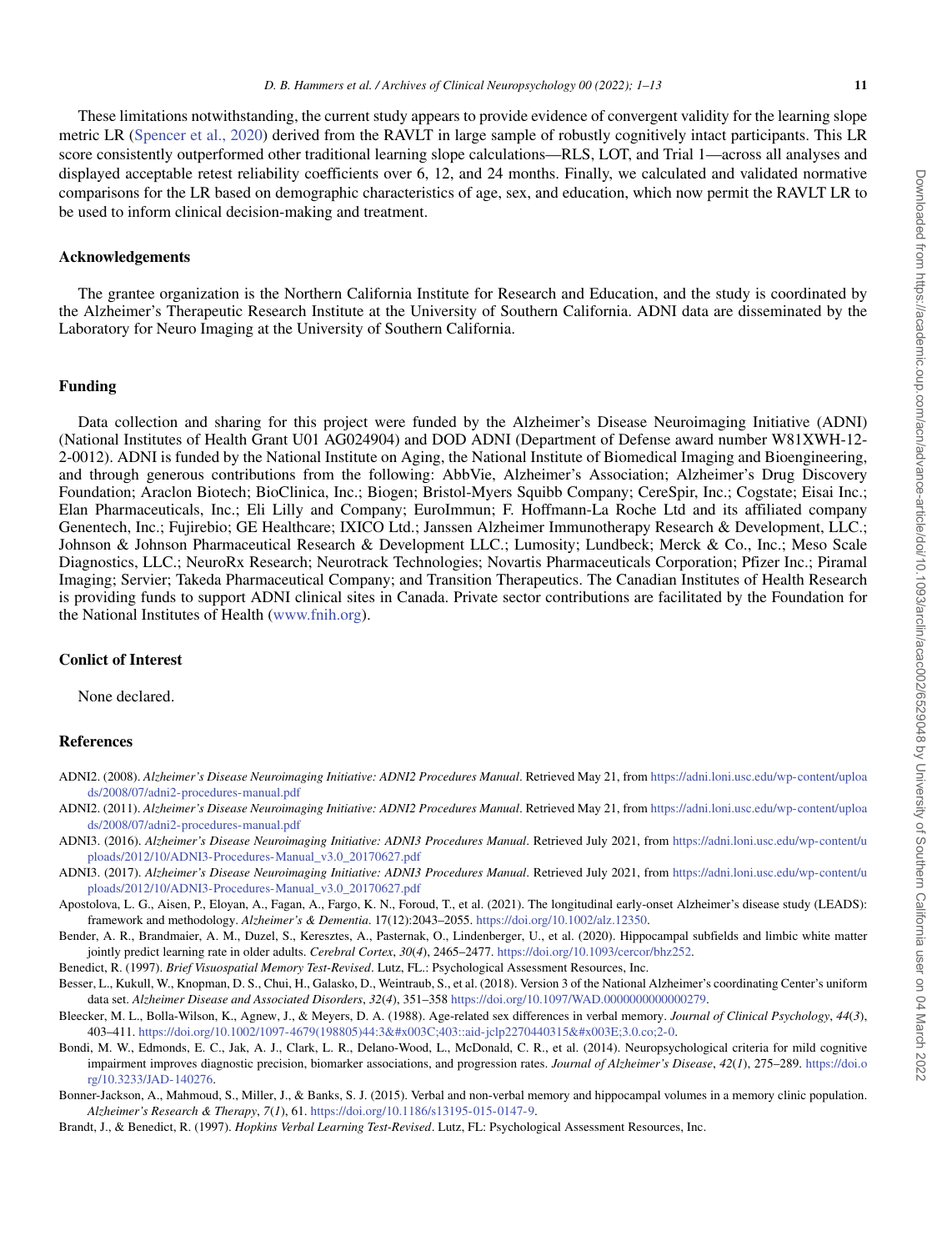- Cherner, M., Suarez, P., Lazzaretto, D., Fortuny, L. A., Mindt, M. R., Dawes, S., et al. (2007). Demographically corrected norms for the brief visuospatial memory test-revised and Hopkins verbal learning test-revised in monolingual Spanish speakers from the U.S.-Mexico border region. *Archives of Clinical Neuropsychology*, *22*(*3*), 343–353. [https://doi.org/10.1016/j.acn.2007.01.009.](https://doi.org/10.1016/j.acn.2007.01.009)
- <span id="page-11-29"></span>Delis, D., Kramer, J., Kaplan, E., & Ober, B. (2000). *California Verbal Learning Test* (2nd ed.). San Antonio, TX: The Psychological Corporation.
- <span id="page-11-26"></span>Duff, K. (2016). Demographically corrected normative data for the Hopkins verbal learning test-revised and brief visuospatial memory test-revised in an elderly sample. *Applied Neuropsychology: Adult*, *23*(*3*), 179–185. [https://doi.org/10.1080/23279095.2015.1030019.](https://doi.org/10.1080/23279095.2015.1030019)
- <span id="page-11-14"></span>Duff, K., & Alzheimer's Disease Neuroimaging Initiative (2021). Amnestic MCI in ADNI: maybe not enough memory impairment? *Neurology*. 97(12):595–596. [https://doi.org/10.1212/WNL.0000000000012587.](https://doi.org/10.1212/WNL.0000000000012587)
- <span id="page-11-30"></span>Eysenck, M. W., Derakshan, N., Santos, R., & Calvo, M. G. (2007). Anxiety and cognitive performance: attentional control theory [review]. *Emotion*, *7*(*2*), 336–353. [https://doi.org/10.1037/1528-3542.7.2.336.](https://doi.org/10.1037/1528-3542.7.2.336)
- <span id="page-11-23"></span>Folstein, M. F., Folstein, S. E., & McHugh, P. R. (1975). "Mini-mental state". A practical method for grading the cognitive state of patients for the clinician. *Journal of Psychiatric Research*, *12*(*3*), 189–198. [https://doi.org/10.1016/0022-3956\(75\)90026-6.](https://doi.org/10.1016/0022-3956(75)90026-6)
- <span id="page-11-13"></span>Gale, S. D., Baxter, L., Connor, D. J., Herring, A., & Comer, J. (2007). Sex differences on the Rey auditory verbal learning test and the brief visuospatial memory test-revised in the elderly: normative data in 172 participants. *Journal of Clinical and Experimental Neuropsychology*, *29*(*5*), 561–567. [https://](https://doi.org/10.1080/13803390600864760) [doi.org/10.1080/13803390600864760.](https://doi.org/10.1080/13803390600864760)
- <span id="page-11-1"></span>Gifford, K. A., Phillips, J. S., Samuels, L. R., Lane, E. M., Bell, S. P., Liu, D., et al. (2015). Associations between verbal learning slope and neuroimaging markers across the cognitive aging spectrum. *Journal of the International Neuropsychological Society*, *21*(*6*), 455–467. [https://doi.org/10.1017/](https://doi.org/10.1017/S1355617715000430) [S1355617715000430.](https://doi.org/10.1017/S1355617715000430)
- <span id="page-11-19"></span>Gollan, T. H., Weissberger, G. H., Runnqvist, E., Montoya, R. I., & Cera, C. M. (2012). Self-ratings of spoken language dominance: a multi-lingual naming test (MINT) and preliminary norms for young and aging Spanish-English bilinguals. *Biling*, *15*(*3*), 594–615. [https://doi.org/10.1017/S1366728911000332.](https://doi.org/10.1017/S1366728911000332)
- <span id="page-11-11"></span>Goodwill, A. M., Campbell, S., Henderson, V. W., Gorelik, A., Dennerstein, L., McClung, M., et al. (2019). Robust norms for neuropsychological tests of verbal episodic memory in Australian women. *Neuropsychology*, *33*(*4*), 581–595. [https://doi.org/10.1037/neu0000522.](https://doi.org/10.1037/neu0000522)
- <span id="page-11-22"></span>Grober, E., & Sliwinski, M. (1991). Development and validation of a model for estimating premorbid verbal intelligence in the elderly. *Journal of Clinical and Experimental Neuropsychology*, *13*(*6*), 933–949. [https://doi.org/10.1080/01688639108405109.](https://doi.org/10.1080/01688639108405109)
- <span id="page-11-9"></span>Hammers, D. B., Duff, K., & Spencer, R. J. (2021a). Demographically-corrected normative data for the HVLT-R, BVMT-R, and aggregated learning ratio values in a sample of older adults. *Journal of Clinical and Experimental Neuropsychology*, 1–11. [https://doi.org/10.1080/13803395.2021.1917523.](https://doi.org/10.1080/13803395.2021.1917523)
- <span id="page-11-10"></span>Hammers, D. B., Duff, K., & Spencer, R. J. (2021b). Demographically-corrected normative data for the RBANS learning ratio in a sample of older adults. *Clinical Neuropsychology*, 1–16. [https://doi.org/10.1080/13854046.2021.1952308.](https://doi.org/10.1080/13854046.2021.1952308)
- <span id="page-11-8"></span>Hammers, D. B., Gradwohl, B. D., Kucera, A., Abildskov, T., Wilde, E. A., & Spencer, R. J. (2021). Preliminary validation of a measure for learning slope for the HVLT-R and BVMT-R in older adults. *Cognitive and Behavioral Neurology*, *34*(*3*), 170–181. Published 2021 Sep 2. doi: <10.1097/WNN.0000000000000277>
- <span id="page-11-0"></span>Hammers, D. B., Suhrie, K., Dixon, A., Gradwohl, B. D., Duff, K., & Spencer, R. J. (2021a). Validation of HVLT-R, BVMT-R, and RBANS learning slope scores along the Alzheimer's continuum. *Archives of Clinical Neuropsychology*, *37*(*1*), 78–90. [https://doi.org/10.1093/arclin/acab023.](https://doi.org/10.1093/arclin/acab023)
- <span id="page-11-2"></span>Hammers, D. B., Suhrie, K. R., Dixon, A., Gradwohl, B. D., Archibald, Z. G., King, J. B., et al. (2021b). Relationship between a novel learning slope metric and Alzheimer's disease biomarkers. *Aging, Neuropsychology, and Cognition*, 1–21. [https://doi.org/doi:10.1080/13825585.2021.1919984.](https://doi.org/doi: 10.1080/13825585.2021.1919984)
- <span id="page-11-12"></span>Harrington, K. D., Lim, Y. Y., Ames, D., Hassenstab, J., Rainey-Smith, S., Robertson, J., et al. (2017). Using robust normative data to investigate the neuropsychology of cognitive aging. *Archives of Clinical Neuropsychology*, *32*(*2*), 142–154. [https://doi.org/10.1093/arclin/acw106.](https://doi.org/10.1093/arclin/acw106)
- <span id="page-11-15"></span>Jak, A. J., Bondi, M. W., Delano-Wood, L., Wierenga, C., Corey-Bloom, J., Salmon, D. P., et al. (2009). Quantification of five neuropsychological approaches to defining mild cognitive impairment. *The American Journal of Geriatric Psychiatry*, *17*(*5*), 368–375. [https://doi.org/10.1097/JGP.0b013e31819431d5.](https://doi.org/10.1097/JGP.0b013e31819431d5)
- <span id="page-11-18"></span>Kaplan, E., Goodglass, H., & Weintraub, S. (1983). *The Boston Naming Test*. Philadelphia, PA: Lea & Febiger.
- <span id="page-11-28"></span>Manning, J. R., & Kahana, M. J. (2012). Interpreting semantic clustering effects in free recall. *Memory*, *20*(*5*), 511–517. [https://doi.o](https://doi.org/10.1080/09658211.2012.683010) [rg/10.1080/09658211.2012.683010.](https://doi.org/10.1080/09658211.2012.683010)
- <span id="page-11-24"></span>Morris, J. C. (1993). The clinical dementia rating (CDR): current version and scoring rules. *Neurology*, *43*(*11*), 2412–2414. [https://doi.org/10.1212/](https://doi.org/10.1212/wnl.43.11.2412-a) [wnl.43.11.2412-a.](https://doi.org/10.1212/wnl.43.11.2412-a)
- <span id="page-11-17"></span>Morris, J. C., Heyman, A., Mohs, R. C., Hughes, J. P., van Belle, G., Fillenbaum, G., et al. (1989). The consortium to establish a registry for Alzheimer's disease (CERAD). Part I. clinical and neuropsychological assessment of Alzheimer's disease. *Neurology*, *39*(*9*), 1159–1165. [https://doi.org/10.1212/](https://doi.org/10.1212/wnl.39.9.1159) [wnl.39.9.1159.](https://doi.org/10.1212/wnl.39.9.1159)
- <span id="page-11-4"></span>Morrison, R. L., Pei, H., Novak, G., Kaufer, D. I., Welsh-Bohmer, K. A., Ruhmel, S., et al. (2018). A computerized, self-administered test of verbal episodic memory in elderly patients with mild cognitive impairment and healthy participants: a randomized, crossover, validation study. *Alzheimer's & Dementia*, *10*, 647–656. [https://doi.org/10.1016/j.dadm.2018.08.010.](https://doi.org/10.1016/j.dadm.2018.08.010)
- <span id="page-11-27"></span>Norman, M. A., Moore, D. J., Taylor, M., Franklin, D., Jr., Cysique, L., Ake, C., et al. (2011). Demographically corrected norms for African Americans and Caucasians on the Hopkins verbal learning test-revised, brief visuospatial memory test-revised, Stroop color and word test, and Wisconsin card sorting test 64-card version. *Journal of Clinical and Experimental Neuropsychology*, *33*(*7*), 793–804. [https://doi.org/10.1080/13803395.2011.559157.](https://doi.org/10.1080/13803395.2011.559157)
- <span id="page-11-20"></span>Pfeffer, R. I., Kurosaki, T. T., Harrah, C. H., Jr., Chance, J. M., & Filos, S. (1982). Measurement of functional activities in older adults in the community. *Journal of Gerontology*, *37*(*3*), 323–329. [https://doi.org/10.1093/geronj/37.3.323.](https://doi.org/10.1093/geronj/37.3.323)
- <span id="page-11-7"></span>Randolph, C. (2012). *Repeatable battery for the assessment of neuropsychological status*. Bloomington, MN: The Psychological Corporation.
- <span id="page-11-16"></span>Reitan, R. (1992). *Trail making test: manual for administration and scoring*. Mesa, AZ: Reitan Neuropsychology Laboratory.
- <span id="page-11-21"></span>Rosen, W. G., Mohs, R. C., & Davis, K. L. (1984). A new rating scale for Alzheimer's disease. *The American Journal of Psychiatry*, *141*(*11*), 1356–1364. [https://doi.org/10.1176/ajp.141.11.1356.](https://doi.org/10.1176/ajp.141.11.1356)
- <span id="page-11-5"></span>Salthouse, T. A. (2009). Decomposing age correlations on neuropsychological and cognitive variables. *Journal of the International Neuropsychological Society*, *15*(*5*), 650–661. [http://www.ncbi.nlm.nih.gov/pubmed/19570312.](http://www.ncbi.nlm.nih.gov/pubmed/19570312)
- <span id="page-11-6"></span>Salthouse, T. A. (2010). Influence of age on practice effects in longitudinal neurocognitive change. *Neuropsychology*, *24*(*5*), 563–572. [https://doi.o](https://doi.org/10.1037/a0019026) [rg/10.1037/a0019026.](https://doi.org/10.1037/a0019026)
- <span id="page-11-25"></span><span id="page-11-3"></span>Schmidt, M. (1996). *The Rey Auditory Verbal Learning Test*. Los Angeles, CA: Western Psychological Services.